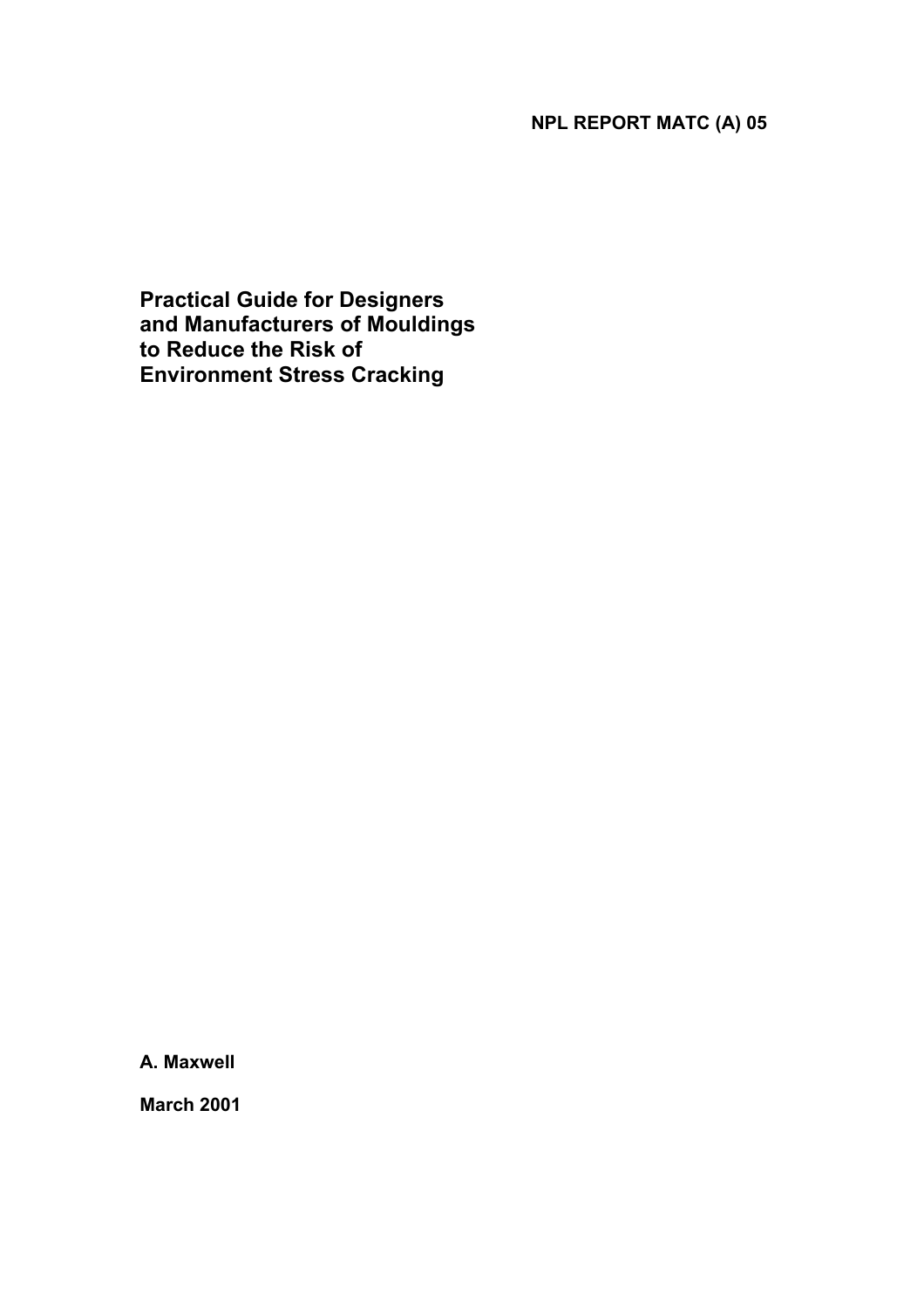March 2001

## **Practical Guide for Designers and Manufacturers of Mouldings to Reduce the Risk of Environment Stress Cracking**

A.S. Maxwell NPL Materials Centre National Physical Laboratory Teddington Middlesex TW11 0LW

#### **ABSTRACT**

Environment Stress Cracking (ESC) is one of the main causes of failure of injection moulded plastic components. Failure occurs as a result of the accelerated fracture of polymeric materials due to the combined action of environmental exposure and stress. One of the main reasons for this is that designers often fail to take into account the influence of processing on the ESC susceptibility of the material. In particular, designers fail to appreciate the influence residual stresses may have upon the material properties. This guide outlines the basic steps that should be taken by designers and manufacturers to reduce the risk of ESC in injection moulded components.

#### **ACKNOWLEDGEMENTS**

This work has been supported by a joint venture between the United Kingdom department of Trade and Industry and the following UK organisations: Associated Octel Company; Bayer; BNFL, Caradon Mira; Crown, Cork and Seal; Moldflow; and Unilever.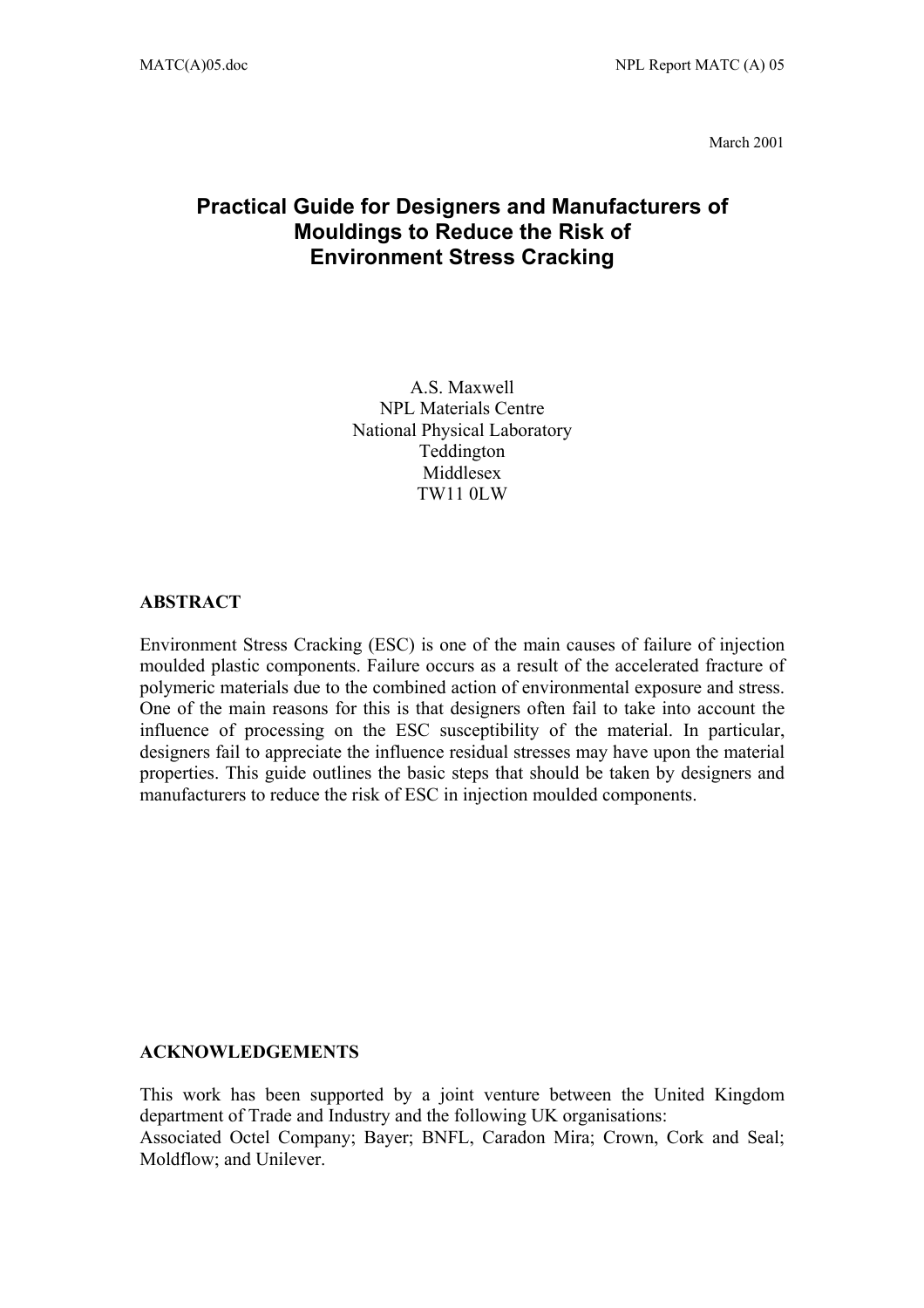#### Crown copyright 2001 Reproduced by permission of the Controller, HMSO

ISSN 1473-2734

### National Physical Laboratory Teddington, Middlesex, TW11 0LW, UK

Extracts from this report may be reproduced provided that the source is acknowledged and the extract is not taken out of context.

> Approved on behalf of Managing Director, NPL by Dr C Lea, Head of NPL Materials Centre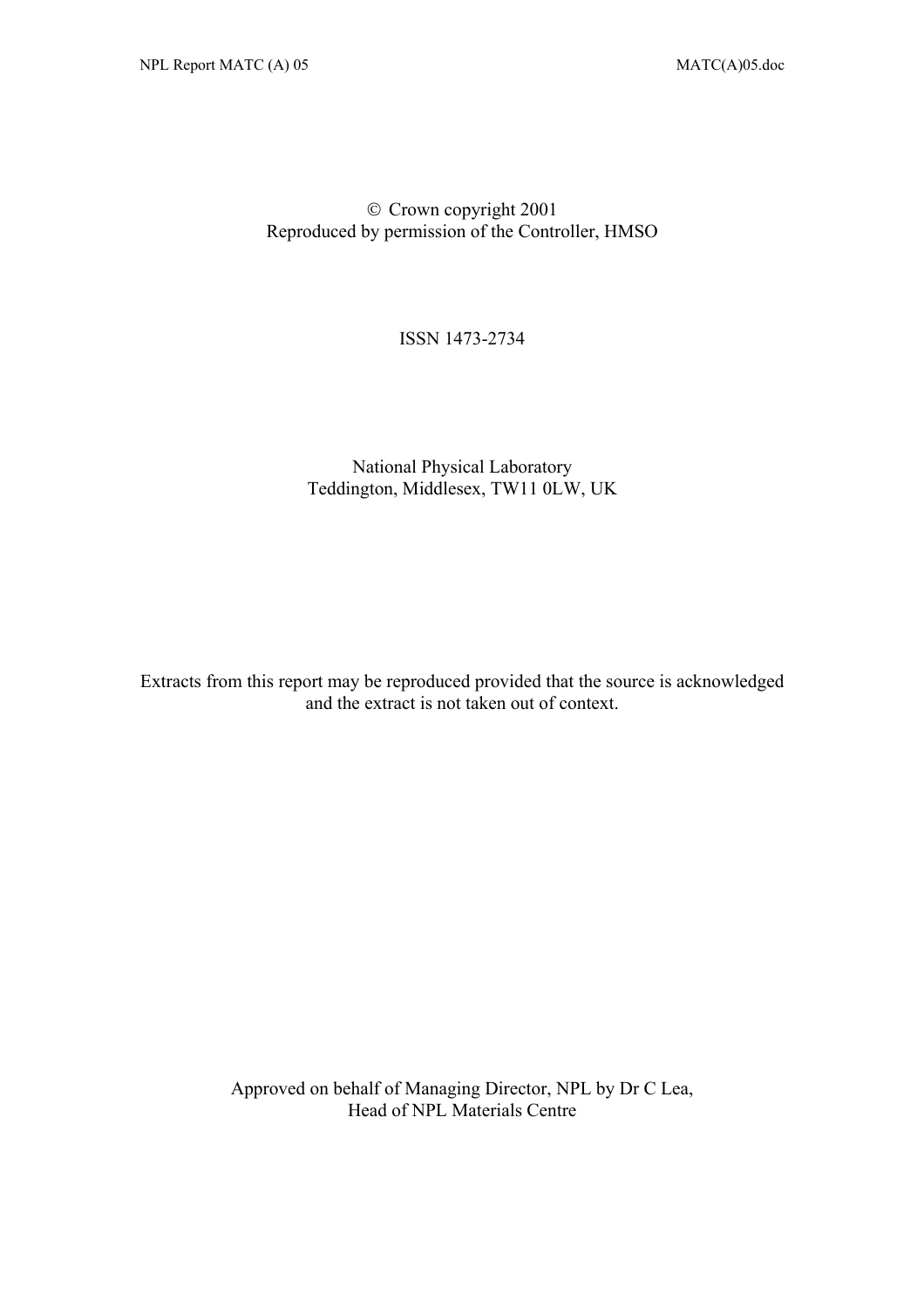# **Content**

| $\mathbf{1}$           |       |                                                    |  |
|------------------------|-------|----------------------------------------------------|--|
| $\mathfrak{D}$         |       |                                                    |  |
|                        | 2.1   |                                                    |  |
| $\mathbf{3}$           |       |                                                    |  |
|                        | 31    |                                                    |  |
|                        | 3.1.1 |                                                    |  |
|                        | 3.1.2 |                                                    |  |
|                        | 3.1.3 |                                                    |  |
|                        | 3.2   |                                                    |  |
|                        | 3.2.1 |                                                    |  |
|                        | 3.3   |                                                    |  |
| $\boldsymbol{\Lambda}$ |       |                                                    |  |
|                        | 41    |                                                    |  |
|                        | 4.2   |                                                    |  |
|                        | 4.3   | PRESSURE-VOLUME-TEMPERATURE (PVT) MEASUREMENTS  12 |  |
|                        | 44    |                                                    |  |
|                        |       |                                                    |  |
|                        |       |                                                    |  |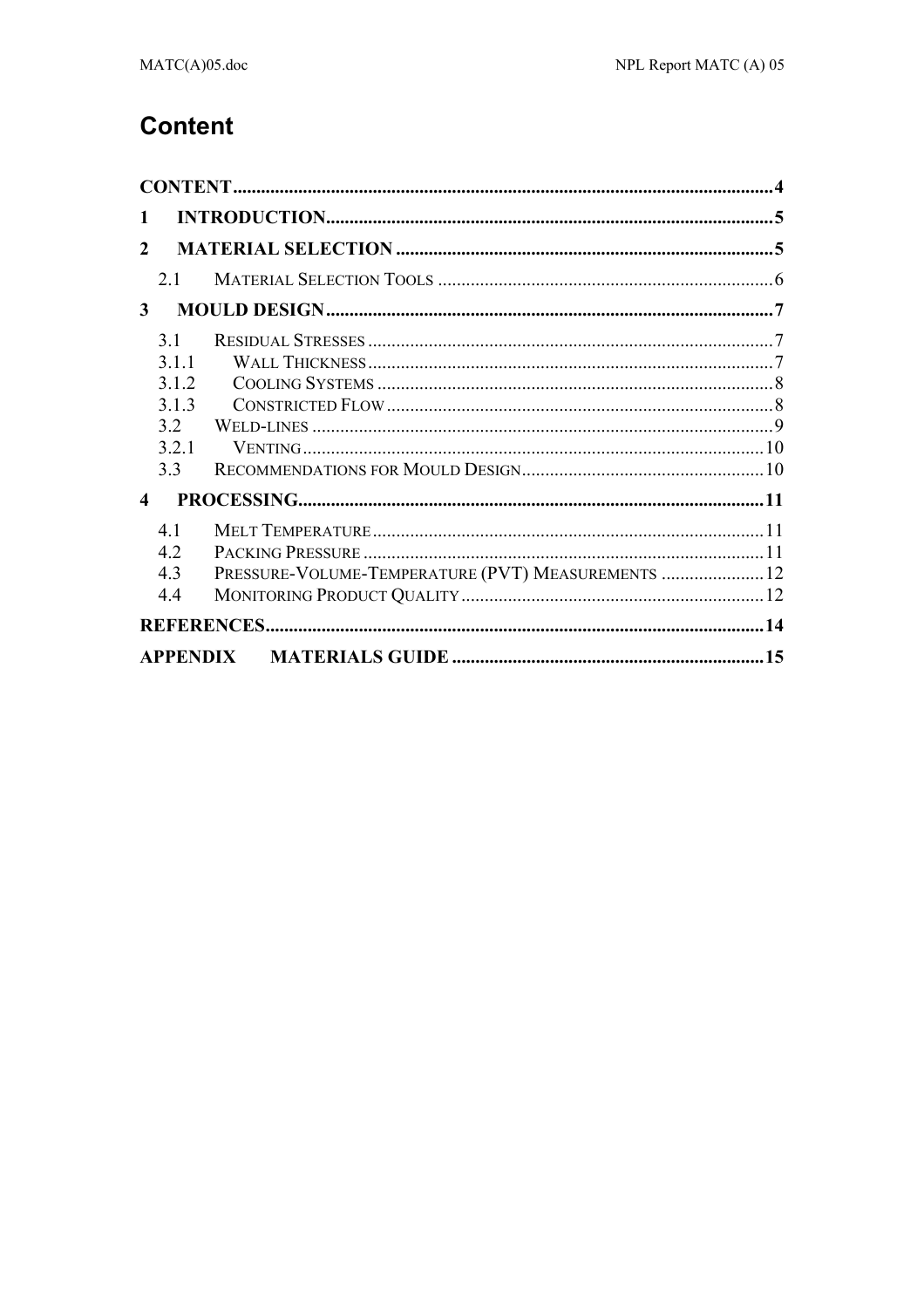## **1 Introduction**

Environment stress cracking (ESC) is the accelerated fracture of polymeric materials as a consequence of the combined action of environmental exposure and stress. It is a problem that has been known about since the early 1950s and still accounts for approximately 30% of all plastic component failures<sup>1</sup>. One of the main reasons for the large number of failures is that designers often fail to take into account the influence of processing on the ESC susceptibility of the material. In particular, designers fail to appreciate the influence residual stresses may have upon the material properties. Residual stresses occur in injection-mouldings as a consequence of constricted flow and differential-shrinkage. The magnitude of these stresses depends on three closely related factors: the material, the mould design and the processing conditions (Figure 1). Each of these factors is critical in avoiding premature failure. A well designed component can easily fail if an unsuitable material is chosen or the material is processed under inappropriate conditions. Likewise, a processor cannot normally eliminate mould design faults during processing. This guide outlines the basic steps that should be taken by designers and manufacturers to reduce the risk of ESC in injection moulded components.



**Figure 1 The three main influences on the development of residual stress in mouldings**

# **2 Material Selection**

The first step in designing an injection moulded component is to select a suitable material for the service conditions to which it is to be exposed. Many component failures are due to poor assessment of service conditions and a detailed analysis of the service environment is essential to enable a suitable material to be selected. There are many factors that are important in materials selection, e.g. strength, colour, weight etc. This guide will, however, focus on those required to prevent ESC. Too many failures are due to the lack of attention paid to the compatibility of polymers to their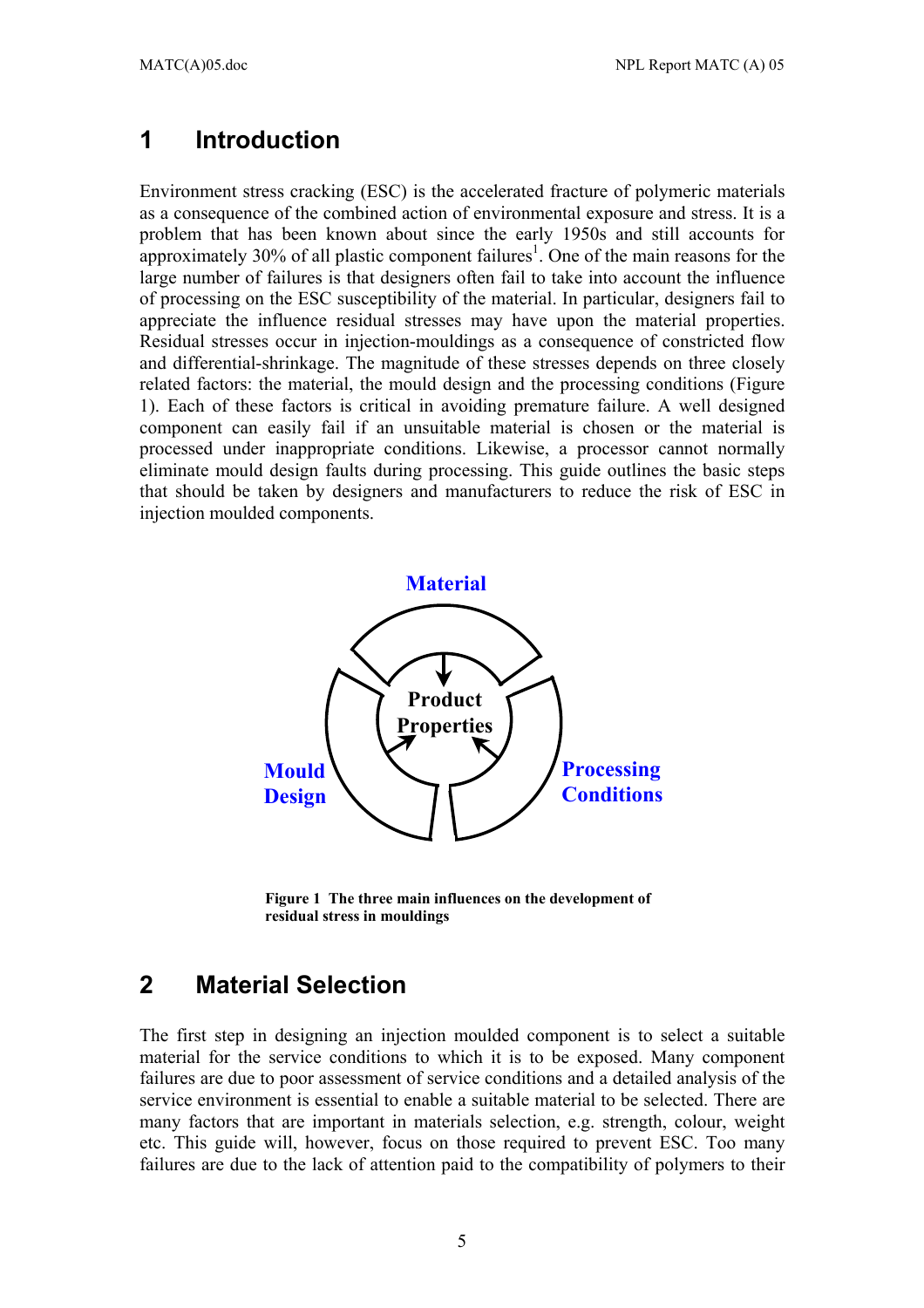chemical environment. In particular, some degree of accidental exposure should be anticipated in exploring the range of chemicals that may be encounter during service. To assess the ESC susceptibility of a material it is essential to identify:

- chemical exposure (including accidental exposure),
- magnitude of the stresses (including residual stress),
- operating temperatures,
- humidity,
- ultraviolet radiation exposure.

#### **2.1 Material Selection Tools**

Once a designer has established the service conditions it is possible to start the selection process. One difficulty is the large number of different polymers grades that are available. Brief descriptions of some of the most commonly used injection moulding polymers are given in Appendix 1 (courtesy of Moldflow<sup>2</sup>). For more detailed information of polymeric grades a wide range of different computer databases are available. One of the most useful is called CAMPUS (Computer Aided Material Pre-selection by Uniform Standards<sup>3</sup>). This can be accessed directly from the Internet (http://www.campusplastics.com) and allows designers to compare the basic mechanical properties of a wide range of different polymer grades. The main advantage of this database over similar systems is that mechanical properties can be easily compared as the data have been obtained using standardised test methods.

The main limitation of the CAMPUS database is that it gives no information on the ESC susceptibility of materials. However, NPL has developed a database $4$  using slow strain rate tests<sup>5</sup> to allow designers to assess the ESC susceptibility of polymers in a range of chemical environments (Figure 2). The risk of ESC in a particular polymer/environment combination is given by a single value the "ESC Index". If the risk of ESC is minimal the index is given the value "1". As the risk of ESC increases the index decreases down to zero. This allows designers to easily compare the ESC susceptibility of polymeric materials thereby reducing the risk of failure in service.



**Figure 2 Example of the type of data obtained from the ESC Polymer database**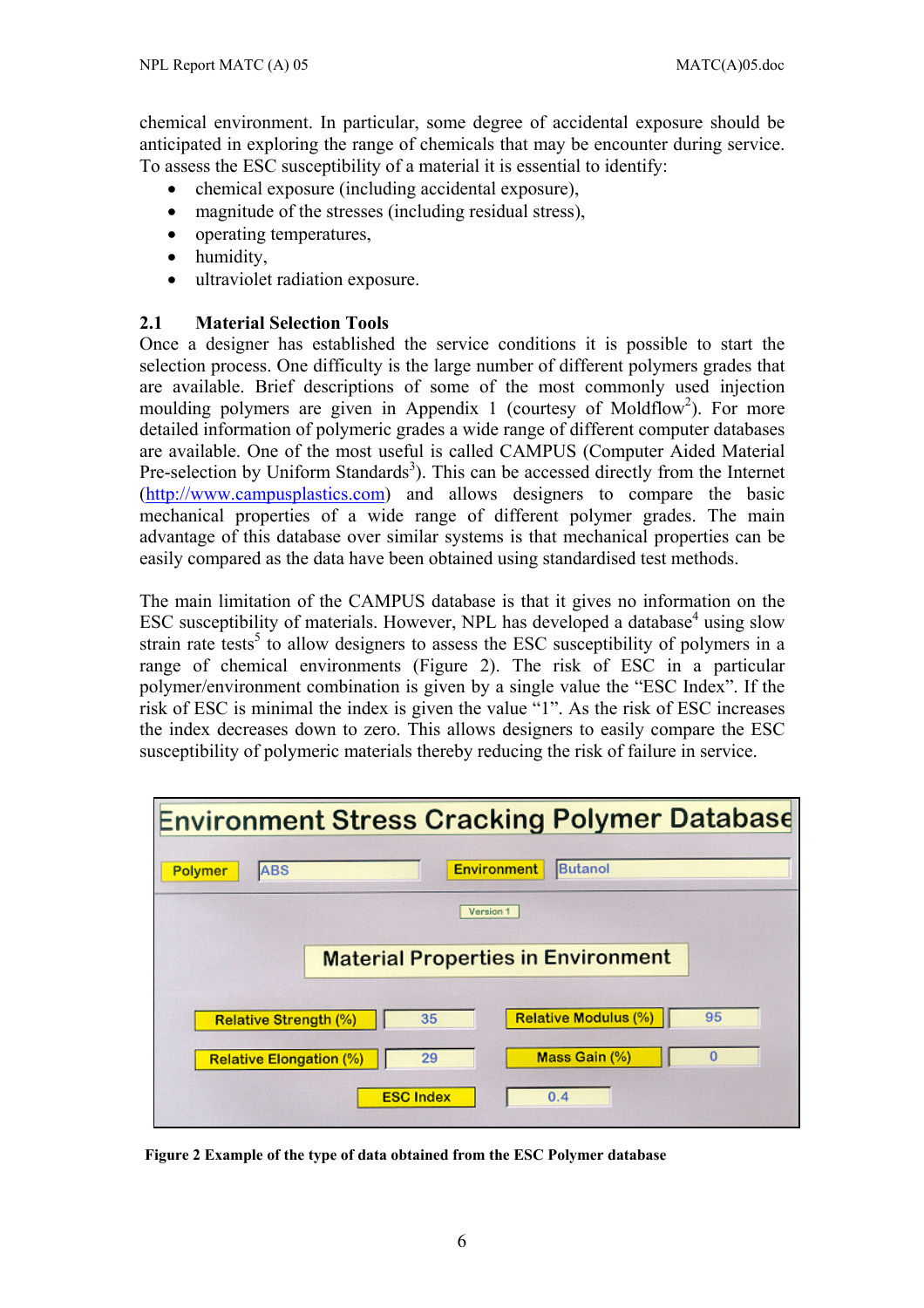# **3 Mould Design**

Mould design is central to reducing the risk of ESC in injection moulded components. Only if the mould design is correct can the moulder produce a good quality product. It is essential from the start that the designer understands the production and service requirements to prevent problems occurring at a later stage. In particular, a designer should be aware of features within the design that may induce residual stresses and weld-lines, both of which can significantly increase the risk of ESC.

#### **3.1 Residual Stresses**

Residual stresses are present in nearly all injection moulded components. The residual stresses present in a moulding are induced during the moulding process as a result of differential shrinkage (see 3.1.1) and constricted flow (see 3.1.3) within the mould. The magnitude of these stresses can be minimised when designing the mould by careful control of wall thicknesses and gate positioning. Failure to do this may lead to the presence of residual stresses in the component that will increase the likelihood of ESC and increase the risk of warping thereby distorting the shape of the moulding.

#### **3.1.1 Wall Thickness**

One of the main reasons for the development of residual stresses in moulded components is differential shrinkage through the thickness of the walls in a moulded component. Rapid cooling of a moulding causes the surface to solidify before the core. Subsequent cooling causes the core to shrink. However, shrinkage of the core is constrained by the outer skin that is already solid. As a consequence, tensile residual stresses are formed at the centre of the component with large compressive stresses next to the surface (Figure 3).



**Figure 3 Formation of residual stress across a mould due to differential shrinkage during cooling.** 

This situation is made considerably worse by abrupt changes in wall thickness. Material in the centre of thick sections will continue to cool long after the thin sections are completely solid causing residual stresses to form along the length of the component. Where a change in wall thickness is unavoidable a gradual transition between one thickness and the other should be used to minimise the build-up of residual stress within the component (Figure 4). An alternative method of avoiding excessive residual stresses is to use a hollow core in the thicker sections. This enables a uniform wall thickness to be maintained within the thicker sections. One technique that can be used to produce hollow mouldings is gas injection moulding<sup>6</sup>.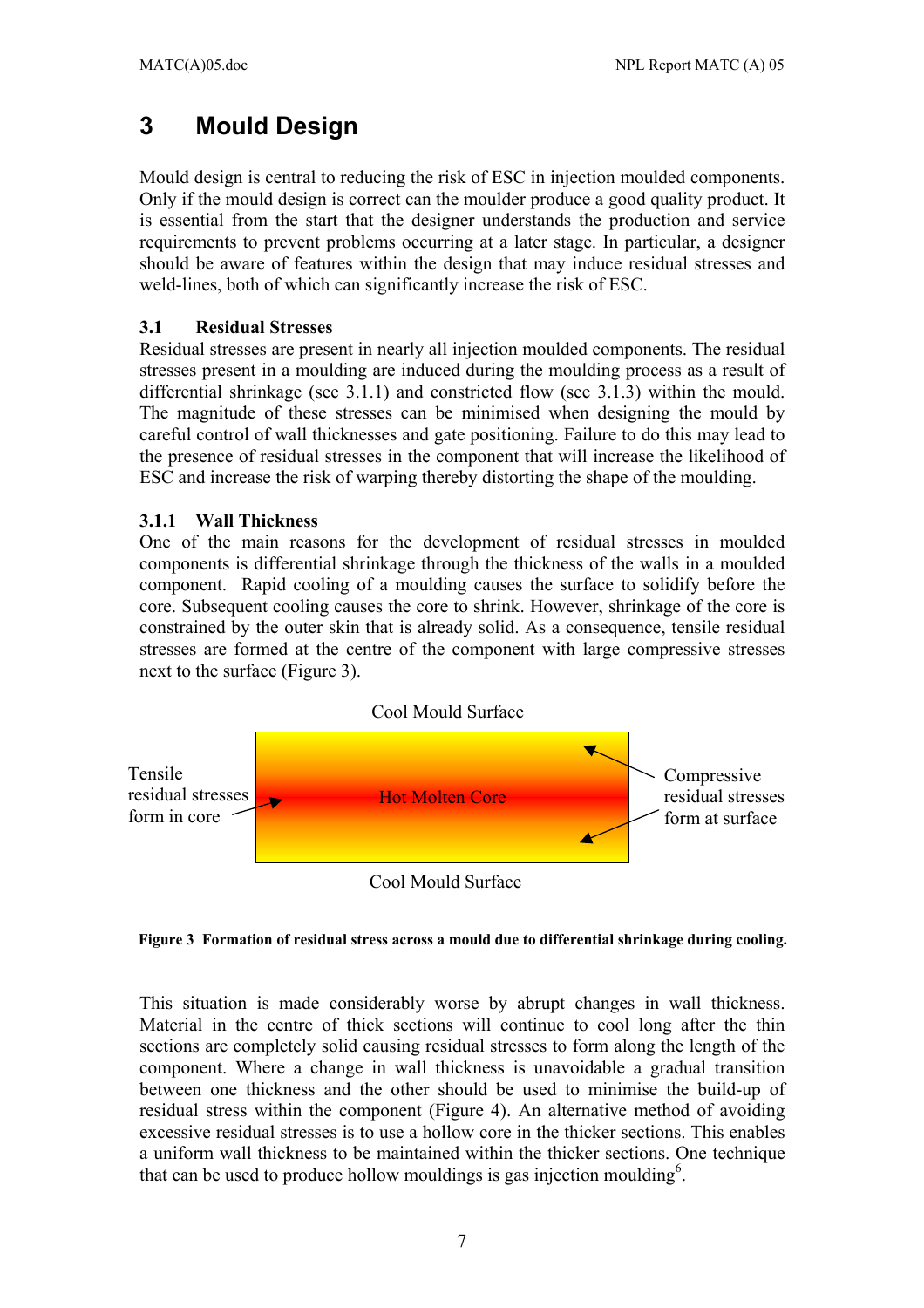

**Figure 4 Transition between different wall thicknesses**

#### **3.1.2 Cooling Systems**

The design of the cooling system for moulded components is extremely important. If one part of the component is cooled more rapidly than another then differential shrinkage will occur. If the component is flexible this will result in warping that will distort the shape of the moulding (Figure 5). However, if the component is restrained from deforming residual stresses will build up instead. A cooling system designed to produce uniform cooling is therefore essential to reduce the risk of ESC in mouldings.



**Figure 5 Non-uniform cooling of a polymeric plate will result in differential shrinkage or in the formation of residual stresses.**

#### **3.1.3 Constricted Flow**

High residual stresses in injection mouldings are also introduced when the polymer melt is constricted. This occurs where the melt is forced to flow from a narrow section into a large mould cavity. As the narrow section constricts the flow into the cavity, higher pressures are required in this narrow section in order to fill the mould. The high pressures cause excessive shearing of the melt which results in the formation of high residual stresses in the narrow sections of the mould. The problem of constricted flow can be resolved by either increasing the cross-sectional area of the narrow section or reducing the volume of the cavity to reduce the flow-rate through the narrow section of the mould.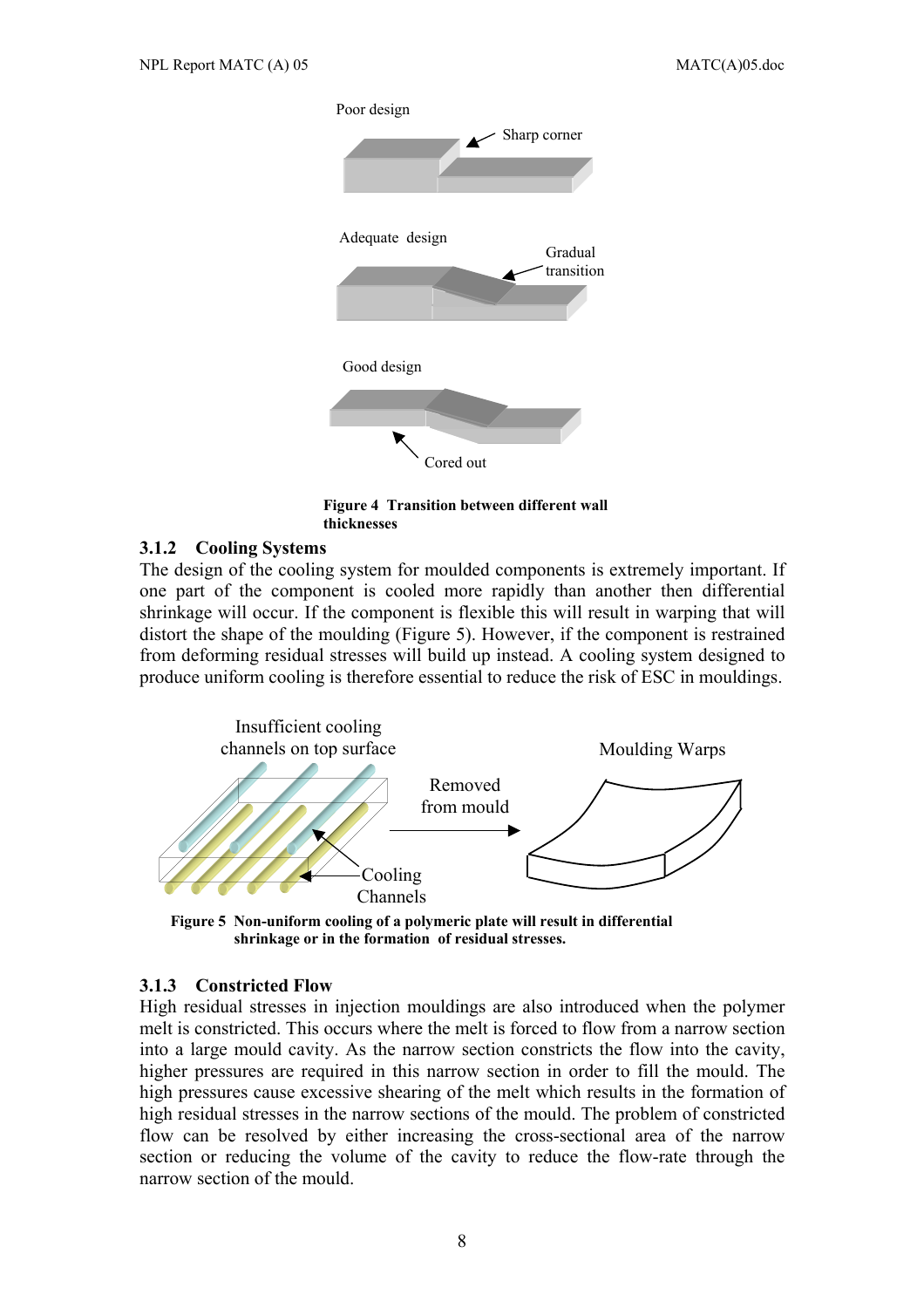One common mistake when designing moulds is to position the gates on a narrow section of the mould and force the molten polymer to flow through into a much thicker section. This leads to extremely high residual stresses in the thinner section of the mould. This can be easily corrected by simply repositioning the gate to a location in a thicker section of the mould (Figure 6).



**Figure 6 Locate the gate in the thickest section of the mould to reduce residual stresses.** 

#### **3.2 Weld-lines**

One of the major causes of premature failure in injection moulded components are weld-line defects. Weld-lines occur when two melt fronts meet and fuse together within the mould. Such lines are found in multi-gated moulds or where the melt front splits to pass around internal mould inserts. These weld-lines are potential weak spots as the polymer along the weld-line does not fuse together as effectively as in other parts of the mould. It is therefore important in designing a mould to limit the detrimental effect of weld-lines on the mechanical properties of the component. This can be done by positioning the gates so that the weld-lines form at locations unlikely to cause a problem. In particularly, it is extremely important to avoid locating weldlines in regions that are subjected to high levels of stress, such as moulded-in hinges.

The risk of weld-line failure may be reduced by increased mixing of the two melt fronts to ensure the weld-line fuses together properly. This can be achieved by increasing the temperature and pressure in the mould<sup>7</sup>. Alternatively it can be achieved by designing the mould so that the two melt fronts are moving in the same direction when they converge (Figure 7). This is known as a "meld-line". Wherever possible meld-lines should be used rather than weld-lines.



 **Figure 7 Formation of weld-lines and meld-lines in a moulded part.**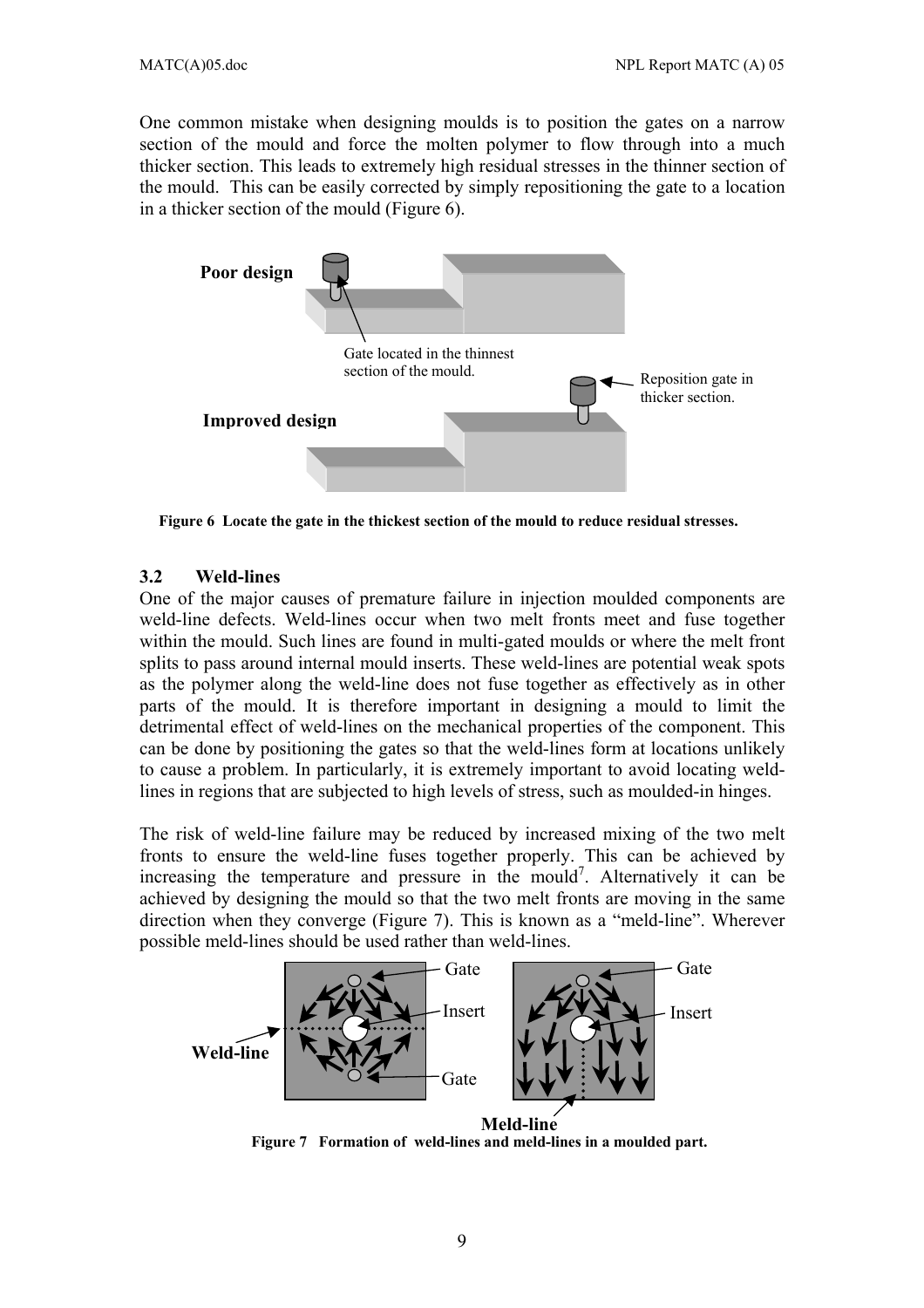#### **3.2.1 Venting**

One feature of weld-lines that makes them particularly sensitive to brittle fracture is that air trapped between the two converging melt fronts naturally forms "V" shaped notches that act as stress concentrators (Figure 8). The size of these notches will depend on the amount of air that is trapped in the mould and the amount of venting. It is therefore essential to properly vent the area of the mould in which a weld-line is likely to be situated. Careful positioning of gates may also assist in preventing void formation within the mould, for example cup-shaped components should be gated at the bottom of the cup to prevent air becoming trapped at the bottom of the mould where positioning of vents is not practicable (Figure 9).



**Figure 8 Formation of V-shaped notches in a weld-line due to insufficient venting.**



**Figure 9 Gate cup-shaped cavities near the bottom to avoid the problem of entrapped gas.** 

#### **3.3 Recommendations for Mould Design**

- Excessive variation in wall thickness should be avoided.
- Thick walled mould cavities should be cored if possible.
- Moulds should be designed to enable the molten polymer to flow smoothly around the mould to prevent constricting the flow.
- Gates should be located, where possible, in the thicker sections of the mould.
- Gates should be positioned to minimise the number of weld-lines formed.
- Avoid locating weld-lines in highly stressed areas of the moulding.
- Where possible position gates to produce meld-lines rather than weld-lines.
- Avoid entrapped air by providing sufficient venting particularly around weldlines.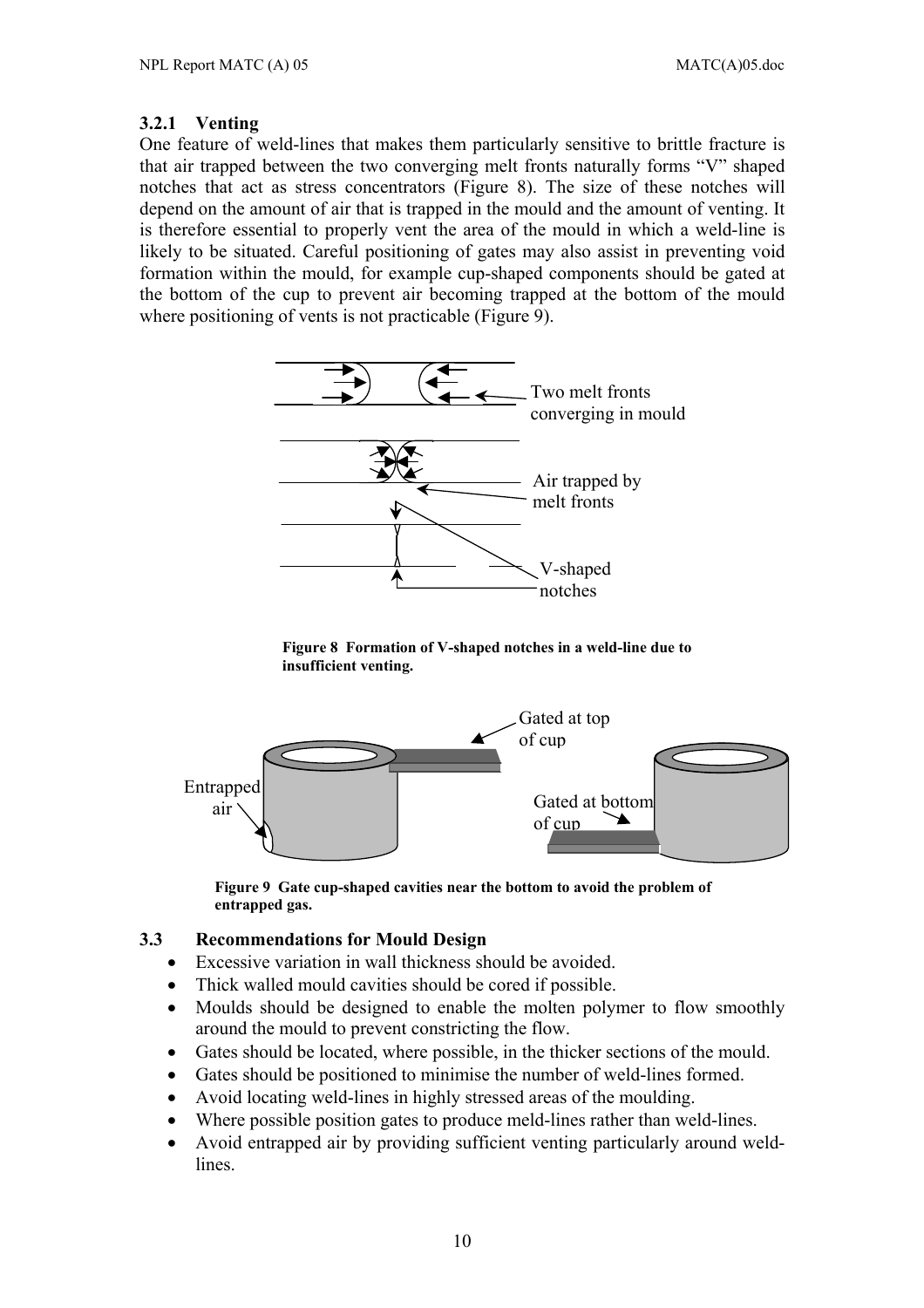# **4 Processing**

Processing is the third of the three main factors that control the life-time performance of injection moulded components. The main variables in the processing of injection moulded components are the melt temperature and the packing pressure.

### **4.1 Melt Temperature**

Choosing the correct melt temperature is vital to the quality of the final product. If the melt temperature is too low the polymer melt will not fuse sufficiently at weld-lines which can lead to a low impact resistance and unpredictable variations in the mechanical properties within the moulding<sup>7</sup>. However, if the melt temperature is increased too much the polymer may degrade, reducing the mechanical properties of the polymer and increasing the risk of failure.

An indication of the correct melt temperature can be obtained from data-sheets obtained from the material supplier. It is, however, inadvisable to assume the temperature of the melt is the same as that set on the barrel. Apart from the temperature rising due to the heater bands the temperature also rises due to friction from the screw. It is therefore important to measure the temperature of the melt using a probe.

In addition to the melt temperature, the dwell time may also influence the polymer melt. This is the length of time the melt is held in the injection unit. If the dwell time is too long it can cause the polymer melt to degrade even if the polymer is at the correct temperature. Likewise, if the dwell time is to short the melt may not have sufficient time to completely fuse together at the weld-lines.

### **4.2 Packing Pressure**

As a mould is being filled the polymer will begin to solidify. Solidification of the polymer will result in shrinkage of the component. If no further polymer is injected into the mould this shrinkage will lead to voids forming, within the component that will act as stress concentrators for ESC. To prevent voids forming a packing pressure must be maintained during the cooling process to ensure further polymer is injected into the mould. If this packing pressure is not maintained for a sufficiently long period of time the components may show excessive shrinkage, warping or voiding. Voiding often occurs at the centre of the thicker sections and may not always be visible during inspection. It is therefore important, if voiding is suspected, to inspect the centre of thick sections. This can be done by taking microtomed sections through the thickness of the moulding and viewing the sections under a transmitting-light microscope to observe the formation of voids.

A problem that can occur if the packing pressure is too high is that large tensile residual stresses form at the surface of the component<sup>8</sup>. These are particularly dangerous as they will be directly exposed to chemical contamination and therefore significantly increase the risk of ESC in the component. These residual stresses form when there is a significant mismatch in the pressures at which the skin and the core solidify. This mismatch in pressure occurs because the skin of the component will solidify as the mould is initially filling at relatively low pressures whereas the core does not solidify until the packing pressure has been applied. The pressurising of the core during its solidification results in a denser core forming. Once the thin sections in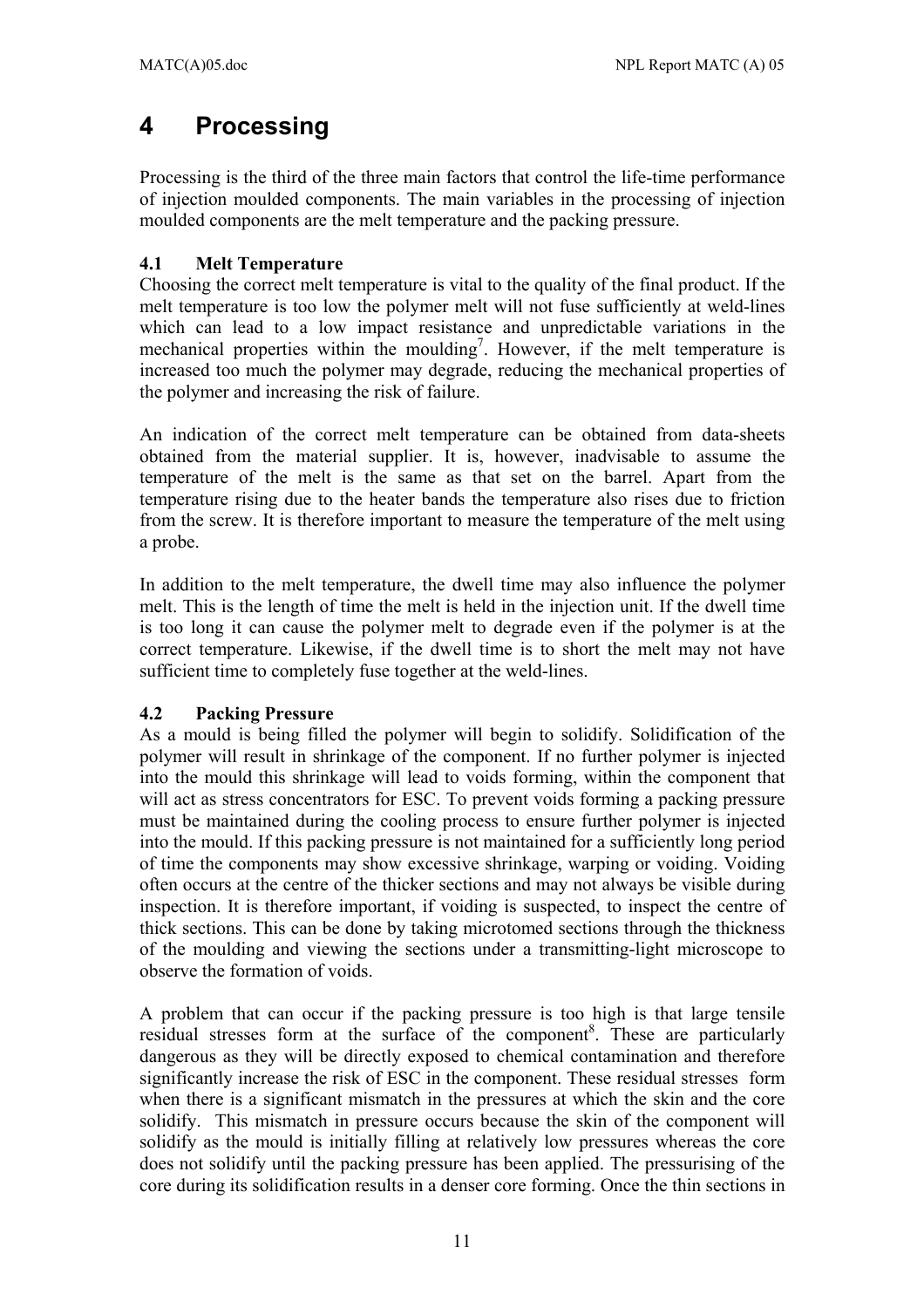the mould have frozen, the release of pressure allows the core to recover thus straining the skin. The tensile stresses at the surface can be extremely large, completely outweighing the normal compressive surface stresses that are produced due to differential cooling.

Guidelines on the correct pressure and packing-time to use are sometimes provided by the material suppliers<sup>3</sup>. It is, however, important to understand that these are not exact values and may not take into account the influence of additives, such as nucleating agents and pigments, on the properties of the polymer.

The simplest method $9$  to determine the length of time to maintain the packing pressure is to vary the packing time and weigh the components produced on laboratory scales (Figure 10). If the packing time is too short the components will be underweight and if it is too long they will be overweight. Overweigh specimens can often be identified by the presence of flashing, excess polymer that forms around the edge of the moulding. The optimum packing-time is the shortest packing-time that is required to produce a component of the correct weight. However, it should be noted that, if the gate freezes, application of further pressure is of little use.



**Figure 10 Technique for determining the optimum packing-time for a moulding.** 

#### **4.3 Pressure-Volume-Temperature (PVT) Measurements**

Changes in volume as a function of pressure and temperature can be measured for different polymers using "PVT" equipment<sup>10</sup>. Such data can be used to estimate the shrinkage of different polymer grades. PVT data are also valuable as input data to commercial software packages such as Moldflow which require these data to be able to predict shrinkage and warpage of parts.

### **4.4 Monitoring Product Quality**

One of the simplest and quickest techniques of monitoring the quality of mouldings during production is to use the chemical probe technique<sup>11,12</sup>. This technique involves applying a stress-cracking solvent to the moulded plastic component and measuring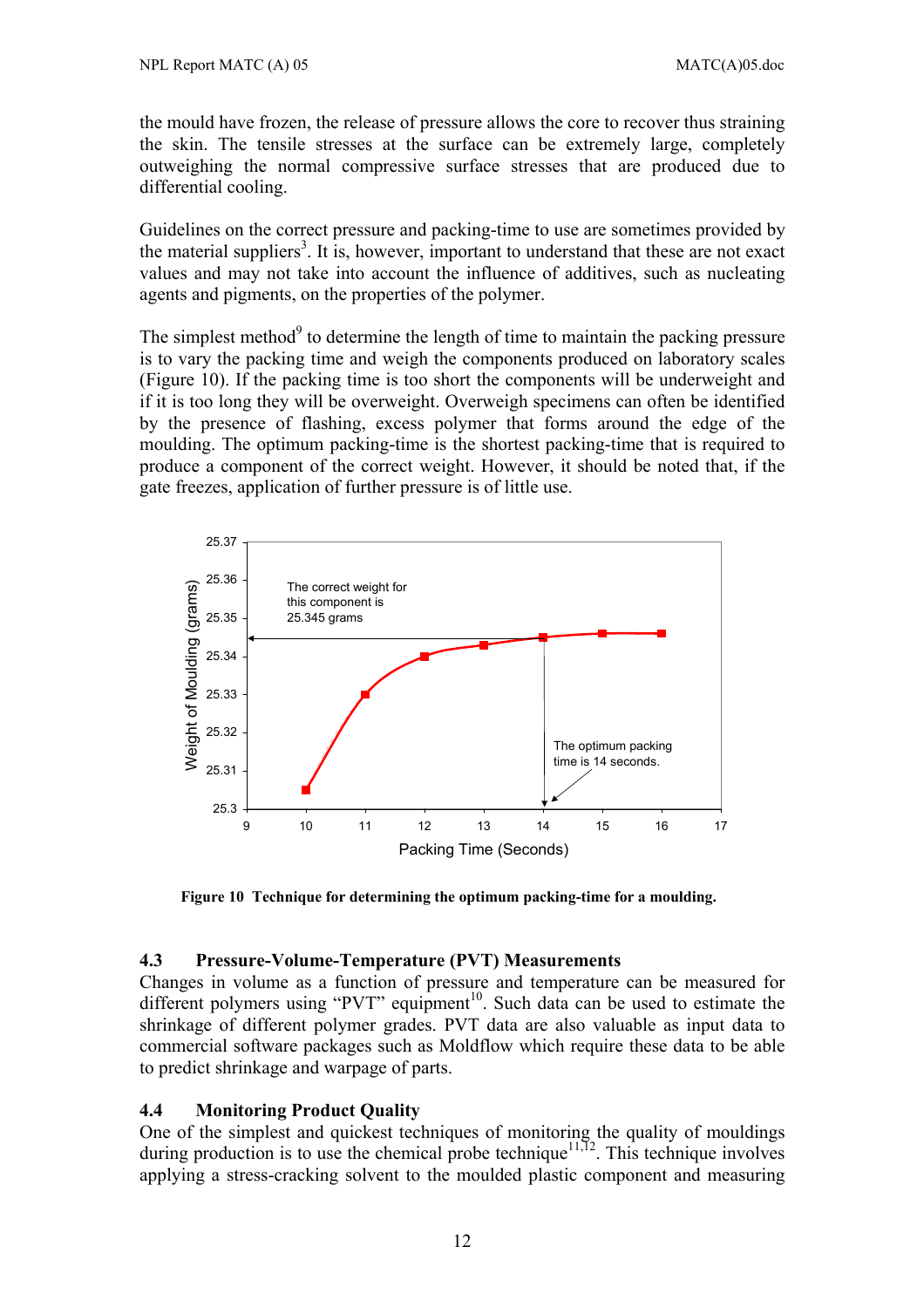the length of time required before cracks or crazes occur. A well-processed moulding with relatively low residual stress will show few signs of damage. However, a poorly processed specimen with high levels of stresses will show significant cracking after it has been exposed to the chemical solvent. Although this technique has been extensively used to examine the quality of ABS mouldings<sup>13</sup>, recent work has shown that it can be applied to a wider range of polymeric materials<sup>11</sup>. The technique can also be used to assess the quality of flow-line defects such as weld-lines<sup>14</sup>.

The chemical probe technique involves establishing reference ESC data by conducting ESC tests with annealed specimens (i.e. no residual stress) under applied stress. This gives the relationship between stress and time to craze for specific polymer/environment combinations (Figure 11). When a component with unknown residual stresses is exposed to the environment for a specific period of time, the existence or otherwise of crazing will indicate whether the surface tensile residual stress in the component is above or below the reference value applied in the ESC tests. This exercise is then repeated for environments of varying aggressivity in a progressive manner to estimate the magnitude of the surface residual stress in the component. A list<sup>15</sup> of possible stress-cracking solvents for different polymers is shown in Table 1. The aggressivity of each of these solvents can be varied to obtain different ESC potentials by diluting them with non-aggressive fluids. Although some effort is involved in establishing the reference data, once this is done the test can be conducted within 10 to 15 minutes. This provides a quick and simple technique for assessing the tensile residual stresses near the surface of mouldings. The main limitation of this technique is that it cannot detect the presence of residual stresses below the surface. If this is required a more complex technique, such as layer removal must be used $12$ .



**Figure 11 ESC reference data obtained for polycarbonate under constant load.**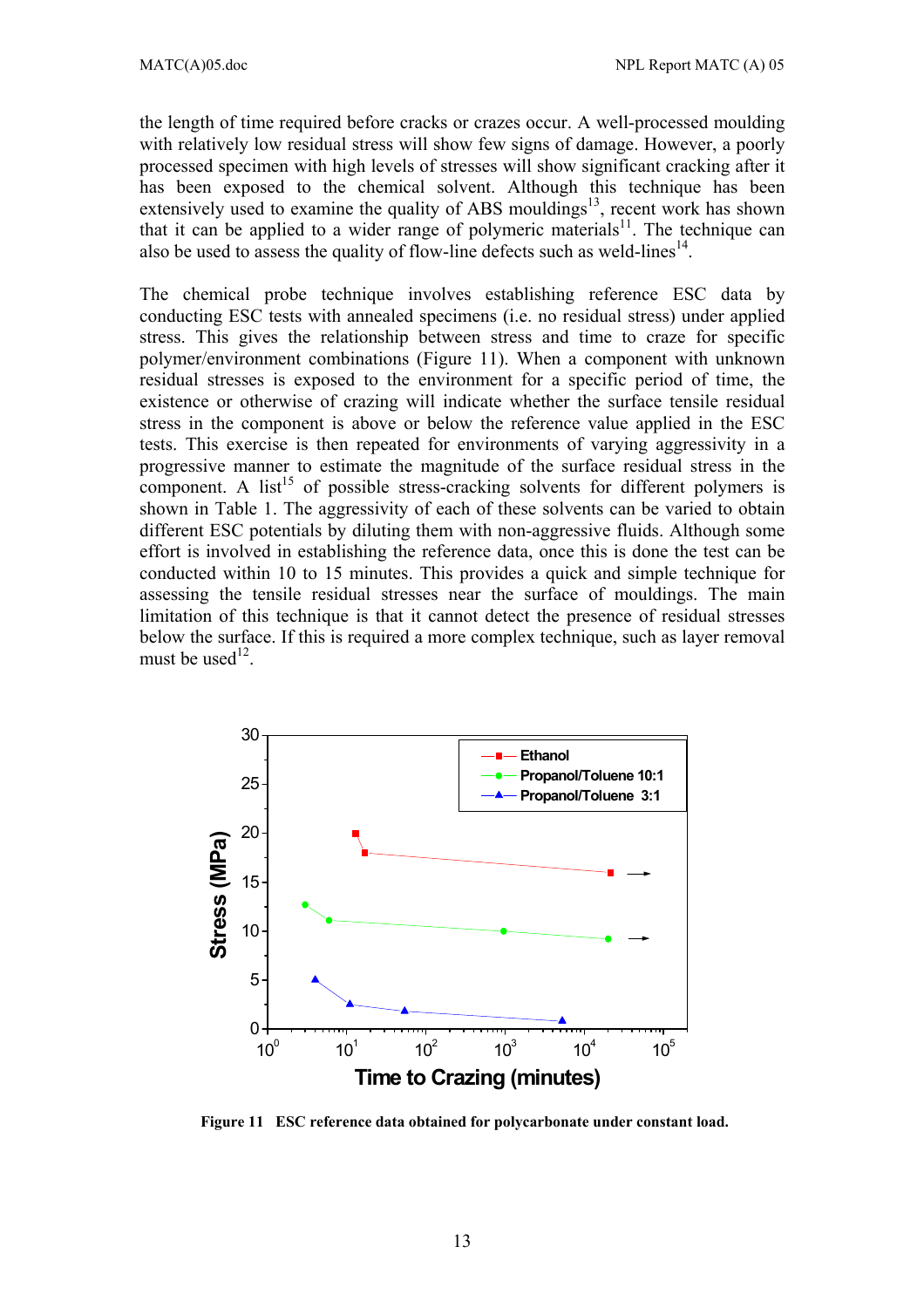| <b>Material</b>             | <b>Test Solvent</b>                           |
|-----------------------------|-----------------------------------------------|
| ABS                         | Acetic acid                                   |
| PC/ABS Blends*              | Ethyl Acetate/Methanol (1:3)                  |
| Polystyrene                 | n-heptane                                     |
| <b>SAN</b>                  | Toluene + 2-propanol $(1:5)$                  |
| Polyethylene, Polypropylene | Strong surfactants (10 to 15% water solution) |
| Nylon 6 and 66              | Zinc chloride solution $(50^{\circ}C)$        |
| <b>POM</b>                  | Sulphuric acid $(50^{\circ}C)$                |
| Polycarbonate               | Toluene $+2$ -propanol                        |
| <b>PPE</b>                  | Methyl alcohol + trichloroethylene $(2:1)$ or |
|                             | tributylphosphate                             |
| Polysulphone                | Ethylene glycol monoethylether                |
| Poly vinyl chloride         | Methyl alcohol                                |
| Poly (methylmethacrylate)   | Ethyl alcohol                                 |

Table 1 Solvents used in the chemical probe for the examination of different polymers<sup>15</sup>.

\* Courtesy of Bayer

## **References**

- 1 Wishnis C. and Wright D.C., Adv. Mater. Proc. 12, 39, (1994).
- 2 "Dr. C-Mold user's Guide Molding Intelligence for Plastics Professionals" C-Mold, Ithaca, New York, USA, (1996). http://www.moldflow.com
- 3 CAMPUS (Computer Aided Material Pre-selection by Uniform Standards), http://www.campusplastics.com
- 4 NPL Environment Stress cracking database, National Physical Laboratory (1998).
- 5 Turnbull A., Maxwell A.S. and Pillai S., Polymer Testing, 19, 177-129, (2000).
- 6 Rosato D.V. and Rosato D.V., "Injection Molding Handbook", pg. 1011, Chapman and Hall, NY, (1995).
- 7 Malguarnera S.C., Plastic Engineering 35, May, (1981).
- 8 Kambour R.P., Caraher J.C., Schnoor R.C. Todt, Wang H.P. and Willey S.J., Poly. Eng. Sci. 2863, 36, (1996).
- 9 Wilkinson R., Poppe E.A., Leidig K. and Schirmer K., "Top 10 Moulding Problems", Plastics and Rubber Weekly, 9, September 19, (1998).
- 10 Chakravorty S., "Specification of pressure-volume-temperature (PVT) measurements relevant to industrial polymer processing", NPL Report CMMT (A) 244, December (1999).
- 11 Turnbull A., Maxwell A.S, Pillai S., J.Mat.Sci. 451-459, 34, (1999).
- 12 Turnbull A., Maxwell A.S, Pillai S. and White J, "Measurement Good Practice Guide – Residual Stress in Polymeric Mouldings", National Physical Laboratory, ISSN 1368-6550, October (1998).
- 13 ASTM 1939-84: Determining residual stress in extruded or molded acrylonitrile-butadiene-styrene (ABS) parts by immersion in glacial acetic acid.
- 14 Maxwell A., and Turnbull A., "Characterisation of Environment Stress Cracking Susceptibility of Weld-line Defects by the Chemical Probe Technique", NPL Report CMMT(A) 269, August (2000).
- 15 Hell J. and Neuhausl E., Kunststoffe German Plastics 40-41, 79, 1989.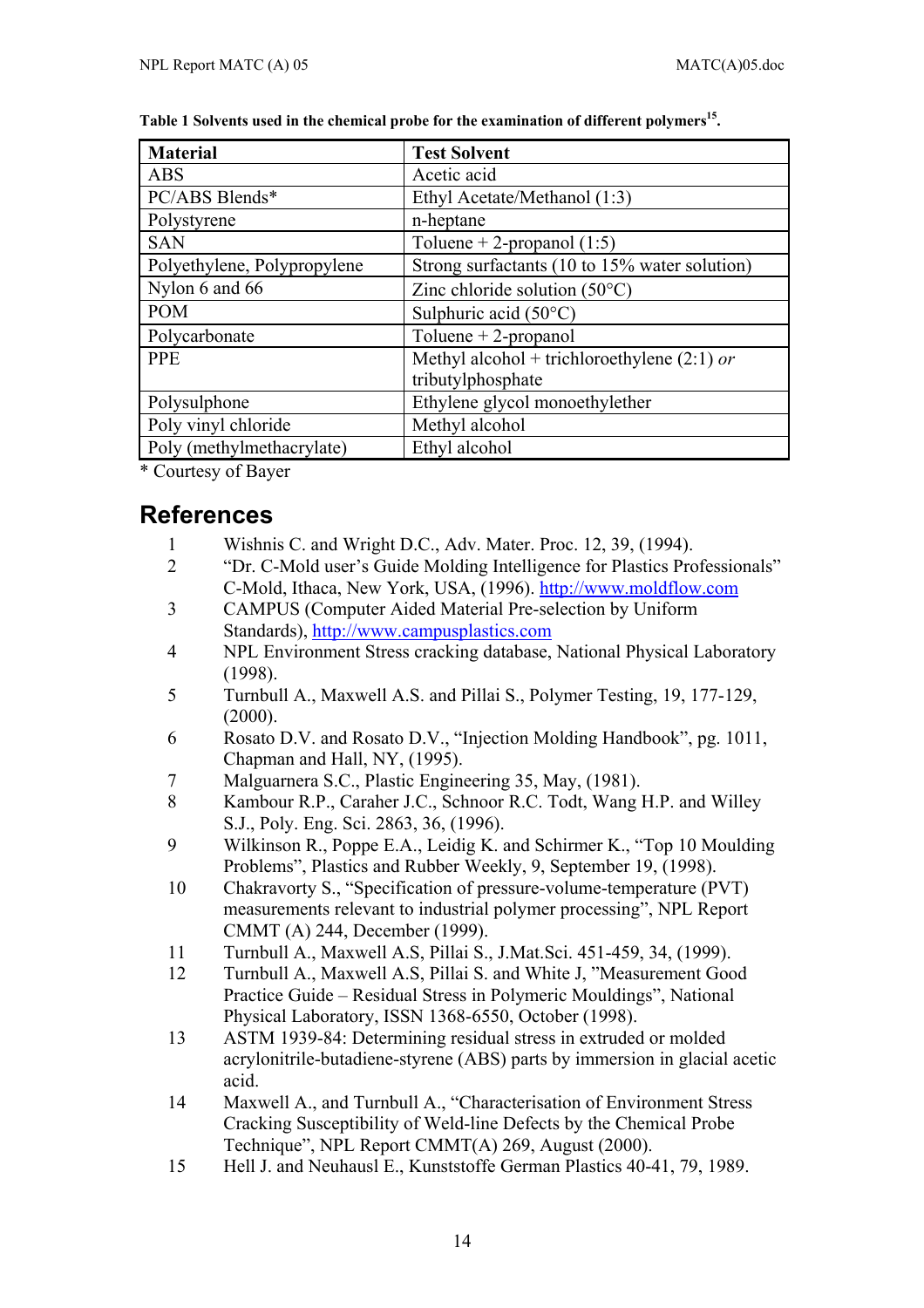# **Appendix Materials Guide**

## **CONTENT**

| <b>ABS</b> (Acrylonitrile-Butadiene-Styrene)  | 16 |
|-----------------------------------------------|----|
| Nylon 66                                      | 17 |
| PC (Polycarbonate)                            | 18 |
| <b>HDPE</b> (High Density Polyethylene)       | 19 |
| <b>PMMA</b> (Polymethyl methacrylate)         | 21 |
| <b>POM</b> (Polyacetal)                       | 22 |
| <b>PP</b> (Polypropylene)                     | 23 |
| <b>Noryl (PPE-Polyphenylene Ether Blends)</b> | 25 |
| <b>PS</b> (Polystyrene)                       | 26 |
| <b>PVC</b> (Polyvinyl chloride)               | 27 |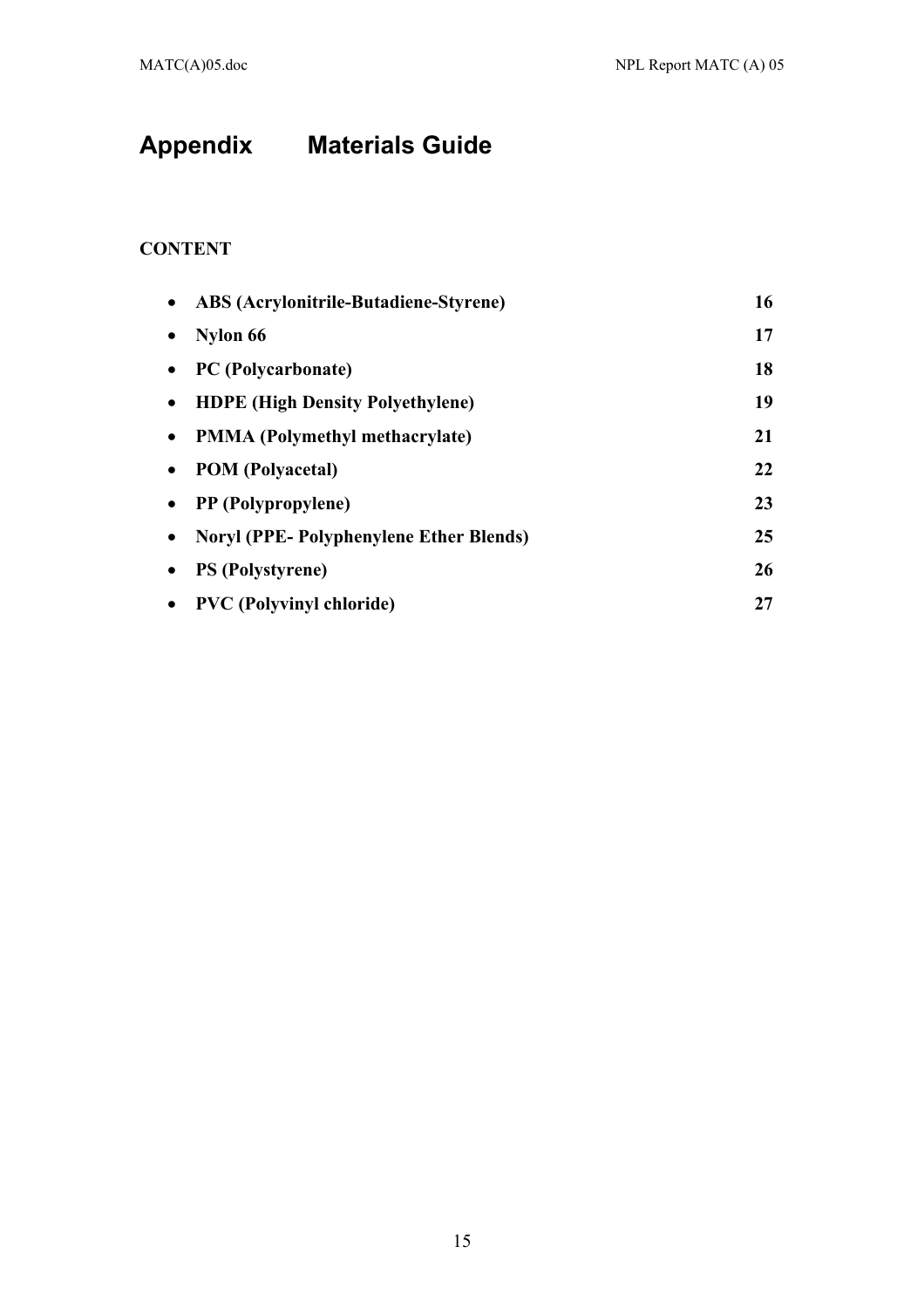#### **ABS**

**Generic Class:** ABS (Acrylonitrile-Butadiene-Styrene)

**Applications:** Automotive (instrument and interior trim panels, glove compartment doors, wheel covers, mirror housing, etc), refrigerators, small appliance housings and power tools applications (hair dryers, blenders, food processors, lawnmowers, etc), telephone housings, typewriter housings, typewriter keys, and recreational vehicles such as golf carts and jet skis.

#### **Injection Moulding Processing Conditions:**

**Drying:** ABS resins are hygroscopic and drying is required prior to processing. Suggested drying conditions are 80-90°C for a minimum of 2 hours. Resin moisture content should be less than 0.1%.

| Suggested melt temperature: | 210-280 °C (Aim: 245 °C).                               |
|-----------------------------|---------------------------------------------------------|
| <b>Mould temperature:</b>   | $25-60^{\circ}$ C (Mould temperatures control the gloss |
|                             | properties; lower mould temperatures produce            |
|                             | lower gloss levels).                                    |
| Injection pressure:         | $\sim$ 50-100 MPa.                                      |
| <b>Injection speed:</b>     | Moderate - high.                                        |

**Chemical and Physical Properties:** ABS is produced by a combination of three monomers: acrylonitrile, butadiene, and styrene. Each of the monomers impart different properties: hardness, chemical and heat resistance from acrylonitrile; processibility, gloss, and strength from styrene; and toughness and impact resistance from butadiene. Morphologically, ABS is an amorphous resin.

The polymerisation of the three monomers produces a terpolymer which has two phases - a continuous phase of styrene-acrylonitrile (SAN) and a dispersed phase of polybutadiene rubber. The properties of ABS are affected by the ratios of the monomers and molecular structure of the two phases. This allows a good deal of flexibility in product design and consequently, there are hundreds of grades available in the market. Commercially available grades offer different characteristics such as medium to high impact, low to high surface gloss, and high heat distortion. ABS offers superior processibility, appearance, low creep and excellent dimensional stability, and high impact strength.

#### **Environments likely to cause ESC include:**

Methylethylketone; 1,2 Dichloroethane; 1,1,1 Trichloroethane; Aniline; Acetic Acid; Acetone; Amyl Acetate; Methanol; Propanol/Toluene 3:1; Ethyl Acetate; Propanol/Toluene 10:1; Ethylamine; Methacrylate; Butyl Acetate.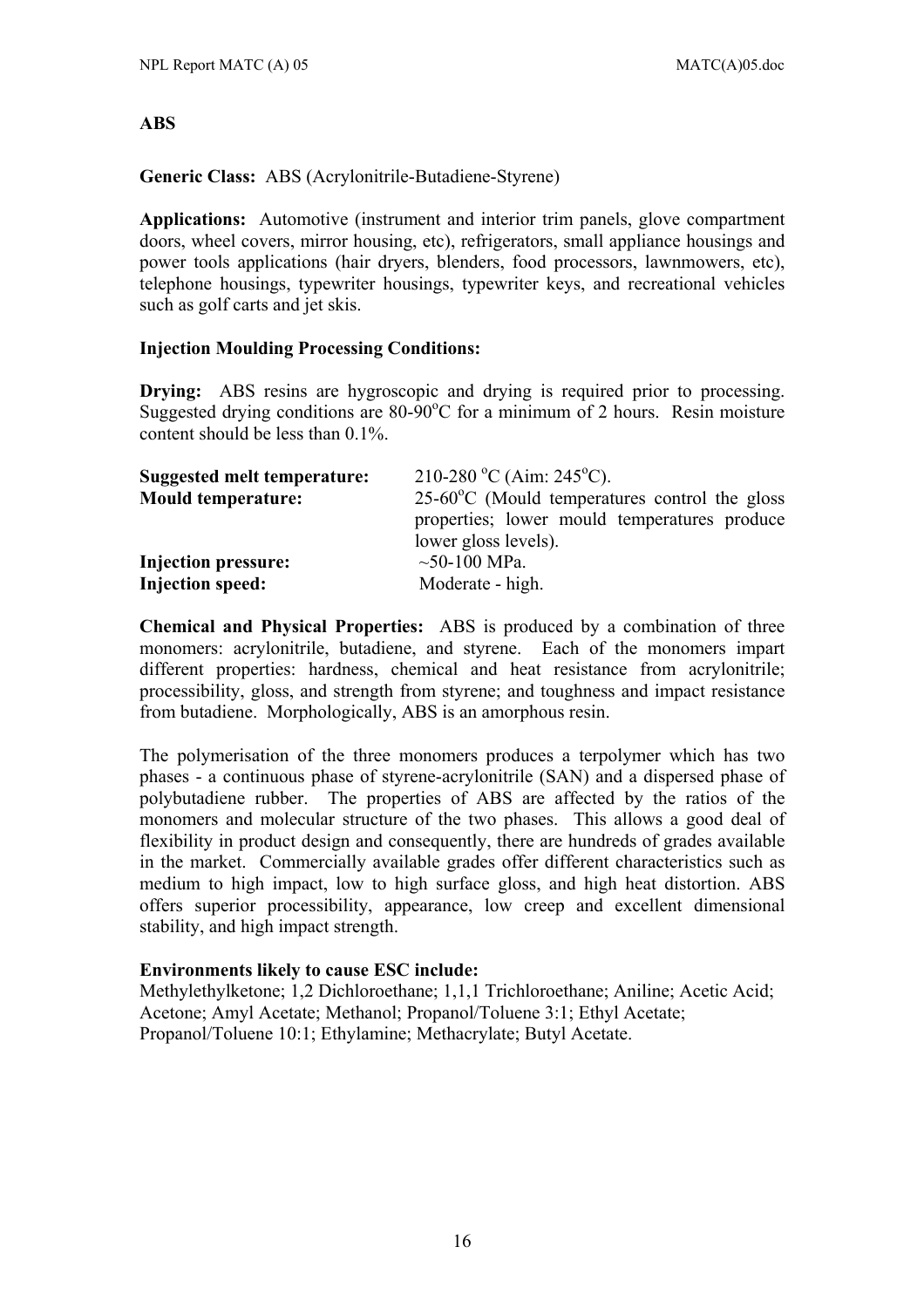#### **Nylon 66**

**Generic Class:** (Polyamide 66, or Nylon 66, or poly (hemamethylene adipamide)).

**Applications:** Competes with Nylon 6 for most applications. Nylon 66 is heavily used in the automotive industry, appliance housings, and generally where impact resistance and strength are required.

#### **Injection Moulding Processing Conditions:**

**Drying:** Drying is not required if the material is sealed prior to moulding; however, if the containers are left open, drying in a hot oven at  $85^{\circ}$ C is recommended. If the moisture content is  $> 0.2\%$ , vacuum drying at 105<sup>o</sup>C for 12 hours is recommended.

**Melt Temperature:**  $260-290^{\circ}C$  (275-280 $^{\circ}C$  for glass filled grades; melt temperatures above  $300^{\circ}$ C should be avoided).

Mould Temperature: 80°C (suggested). Mould temperature affects crystallinity level which in turn affects physical properties. In the case of thin walled parts, crystallinity changes with time if mould temperatures of less than 40°C are used. In such cases, annealing may be needed to retain dimensional stability.

|                         | <b>Injection Pressure:</b> Generally 75-125 MPa (depends on material and design). |
|-------------------------|-----------------------------------------------------------------------------------|
| <b>Injection Speed:</b> | Fast.                                                                             |
| <b>Injection Speed:</b> | High (slightly lower for reinforced grades).                                      |

**Runners and Gates:** The gate location is important because of a very fast freeze-off times. Any type of gate may be used; the aperture should not be less than 0.5\*t (where "t" is the thickness of the part). When hot runners are used, the size of the gates can be smaller than when cold runners are used, because premature freeze-off is prevented.

**Chemical and Physical Properties:** Nylon 66 homopolymer is produced by the polymerisation of hemamethylene diamine and adipic acid (a dibasic acid). Among commercially available polyamides, Nylon 66 has one of the highest melting points. It is a semicrystalline-crystalline material. The resins have strength and stiffness which is retained at elevated temperatures. It does absorb moisture after moulding, but the retention is not much as in the case of Nylon 6. Moisture absorption depends on the composition of the material, wall thickness, and environmental conditions. Dimensional stability and properties are all affected by the amount of moisture absorption which must be taken into account for product design.

The viscosity is low and therefore, it flows easily. This allows moulding of thin components. The viscosity is very sensitive to temperature. Shrinkages are of the order of 0.01-0.02 mm/mm (1-2%). Addition of reinforcing glass fibres reduces the shrinkage to 0.2-1%. Differential shrinkage in the flow and cross-flow directions is quite high. Mineral fillers yield more isotropic mouldings. Nylon 66 is resistant to most solvents but not too strong acids or oxidising agents.

#### **Environments likely to cause ESC include:** Aniline; Nitric Acid.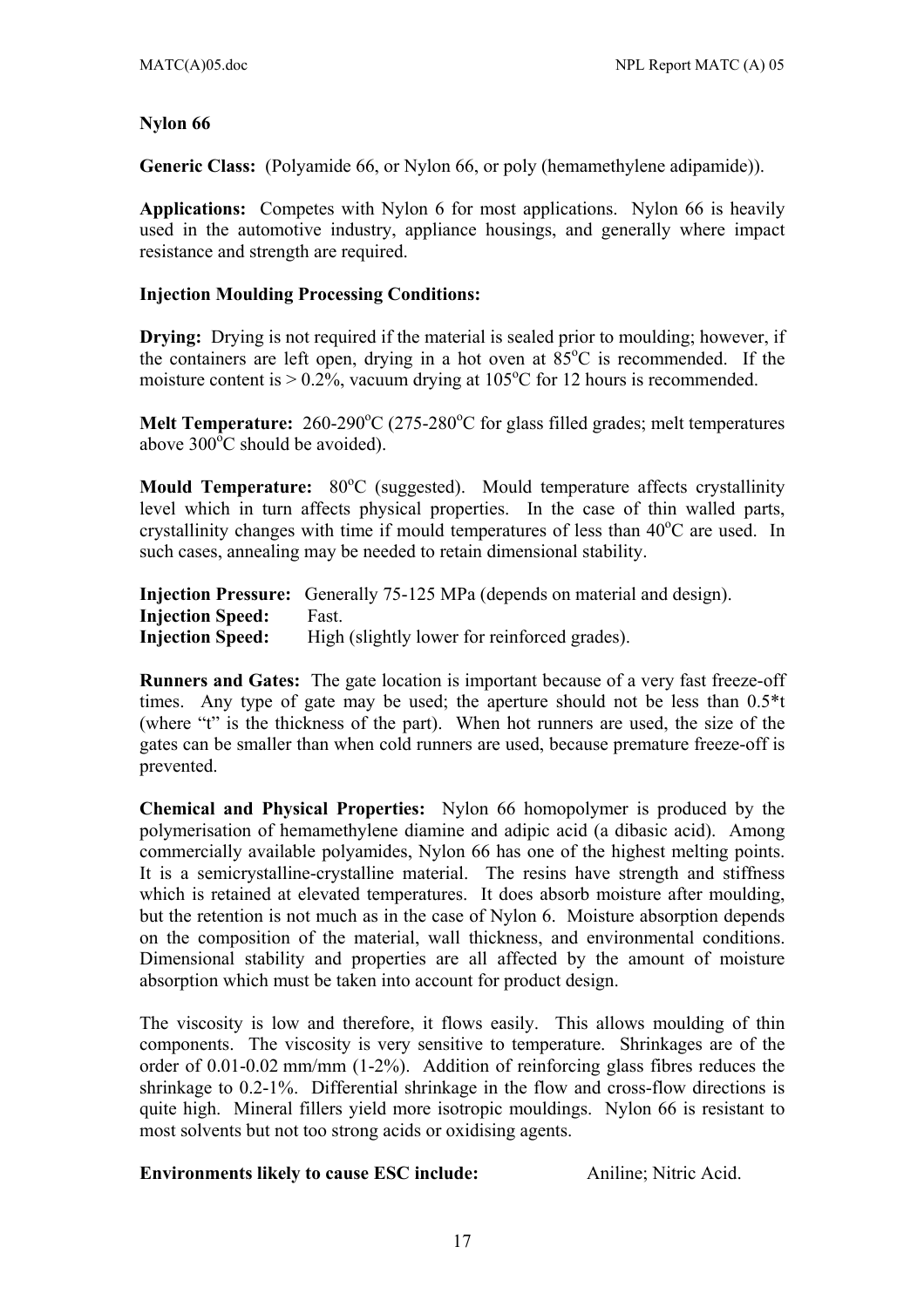#### **PC**

#### **General Class:** PC (Polycarbonate)

**Applications:** Electronic and business equipment (computer parts, connectors, etc), appliances (food processors, refrigerator drawers, etc), transportation (head lights, tail lights, instrument panels, etc).

#### **Injection Moulding Processing Conditions:**

**Drying:** PC resins are hygroscopic and pre-drying is important. Recommended drying conditions are  $100-120^{\circ}$ C for 3 to 4 hours. Moisture content must be less than 0.02% prior to processing.

| <b>Melt Temperature:</b>  | $260-340^{\circ}$ C (higher range for low MFR resins and vice- |
|---------------------------|----------------------------------------------------------------|
|                           | versa).                                                        |
| <b>Mould Temperature:</b> | $70-120$ °C (higher range for low MFR resins and vice-         |
|                           | versa).                                                        |
| <b>Fill Pressure:</b>     | As high as possible for rapid moulding.                        |
| <b>Injection Speed:</b>   | Slow injection speeds when small or edge gates are             |
|                           | used, high speeds for other types of gates.                    |

**Chemical and Physical Properties:** Polycarbonate is a polyester of carbonic acid. All general-purpose polycarbonates are based on bisphenol A. The bisphenol A component of the molecule contributes to the high glass transition temperature  $(150^{\circ}C)$ . The rotational mobility of the carbonyl group within the molecule contributes to the high ductility and toughness of the resin.

PC is an amorphous engineering resin with exceptionally good impact strength, heat resistance, clarity, sterilisability, flame retardancy, and stain resistance. The notched Izod impact strength of PC is very high and mould shrinkage is low and consistent  $(.1-.2 \text{ mm/mm}).$ 

High molecular weight PCs (which translate to low melt flow rate) have higher mechanical properties, but processibility of such resins becomes difficult. The type of PC chosen for a particular application should be based on the desired criteria (for high impact properties, use a low-MFR PC; conversely, for optimal processibility, use a high-MFR PC).

The melt viscosities are typically Newtonian up to shear rates of 1000 1/s and decrease beyond that. The Heat Deflection Temperature Under Load is typically between  $130-140^{\circ}$ C and the Vicat Softening Point is typically around  $155^{\circ}$ C.

**Environments likely to cause ESC include:** Acetone; Diethylether; Amyl Acetate; Chloroform; Methylethylketone; Acetic Acid; Ethylamine; 1,1,1 Trichloroethane; Ethyl Acetate; 1,2 Dichloroethane; Trimethylpentane/Toluene 5:5; Butyl Acetate; Methacrylate; Cyclohexanone; Trimethylpentane/Toluene 7:3.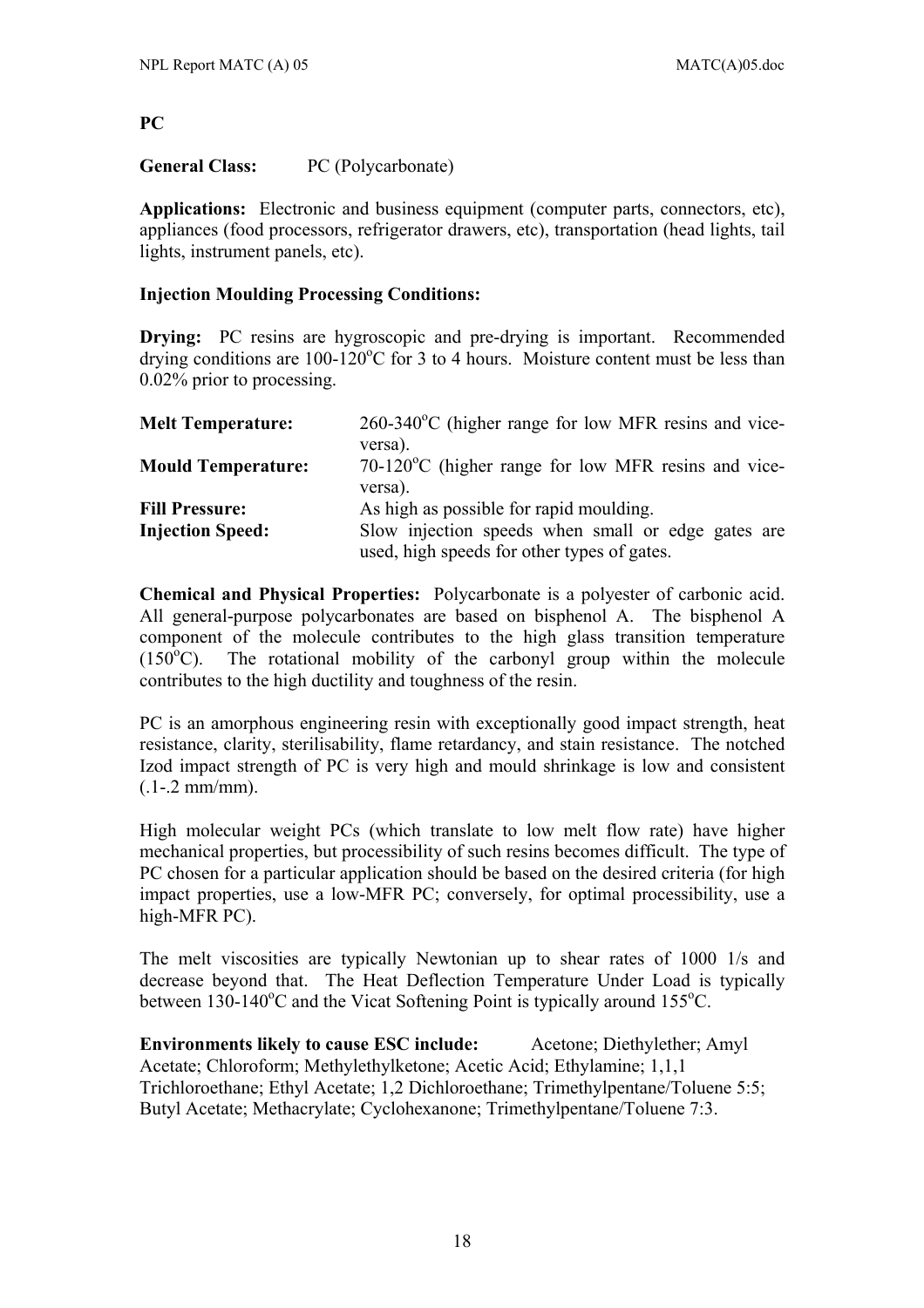#### **High Density Polyethylene**

**Generic Class:** PE-HE (High Density Polyethylene)

**Applications:** Containers in refrigeration units, storage vessels, household goods (kitchenware), seal caps, bases for PET bottles, etc. Major use is in blow-moulding applications (packaging applications).

#### **Injection Moulding Processing Conditions:**

| Drying:                   | Not normally necessary if stored properly.                         |
|---------------------------|--------------------------------------------------------------------|
| <b>Melt Temperature:</b>  | $220-260$ °C (for high molecular weight resins, the                |
|                           | suggested melt temperature range is $200-250$ °C).                 |
| <b>Mould Temperature:</b> | $50-95^{\circ}$ C (higher temperatures for wall thickness of up to |
|                           | 6 mm; lower temperature for wall thicknesses greater               |
|                           | than $6 \text{ mm}$ ).                                             |

The cooling rate should be uniform to minimise shrinkage variations. For optimum cycle times, the cooling channel diameters should be at least 8 mm and must be within a distance of 1.3 D from the mould surface (where "D" is the diameter of the cooling channel).

| <b>Injection Pressure:</b> | 70-150 MPa.                                                                                                     |
|----------------------------|-----------------------------------------------------------------------------------------------------------------|
| <b>Pack Pressure:</b>      | Up to 75 MPa (holding time is directly proportional to                                                          |
|                            | gate size and part cross-sectional area).                                                                       |
| <b>Injection Speed:</b>    | Fast injection speeds are recommended; profiled speeds<br>reduce warpage in the case of components with a large |
|                            | surface area.                                                                                                   |

**Runners and Gates:** Diameters of runners range from 4-7.5 mm (typically 6 mm). Runner lengths should be as short as possible. All types of gates may be used. Gate lands should not exceed 0.75 mm in length. Ideally suited for hot runner moulds; an insulated hot tip runner is preferred when there are frequent colour changes.

**Chemical and Physical Properties:** High density polyethylene is produced from polymerisation of ethylene (lower temperature and pressure conditions are used compared to the production of low density polyethylene). The material is free from branching and this is made possible by the use of stereospecific catalysts. Because of molecular regularity, PE-HD has a high level of crystallinity (compared to PE-LD).

Higher levels of crystallinity contribute to higher density, tensile strength, heat distortion temperature, viscosity, and chemical resistance. PE-HD is more resistant to permeability than PE-LD. The impact strength is lower. The properties of PE-HD are controlled by the density, and molecular weight distributions. Injection moulding grades typically have a narrow molecular weight distribution.

When the density is 0.91-0.925 g/cm<sup>-3</sup>, the material is known as Type 1; Type 2 materials have densities in the range of  $0.926$ -0.94 g/cm<sup>-3</sup>, and Type 3 materials have densities in the range of 0.94-0.965 g/cm<sup>-3</sup>.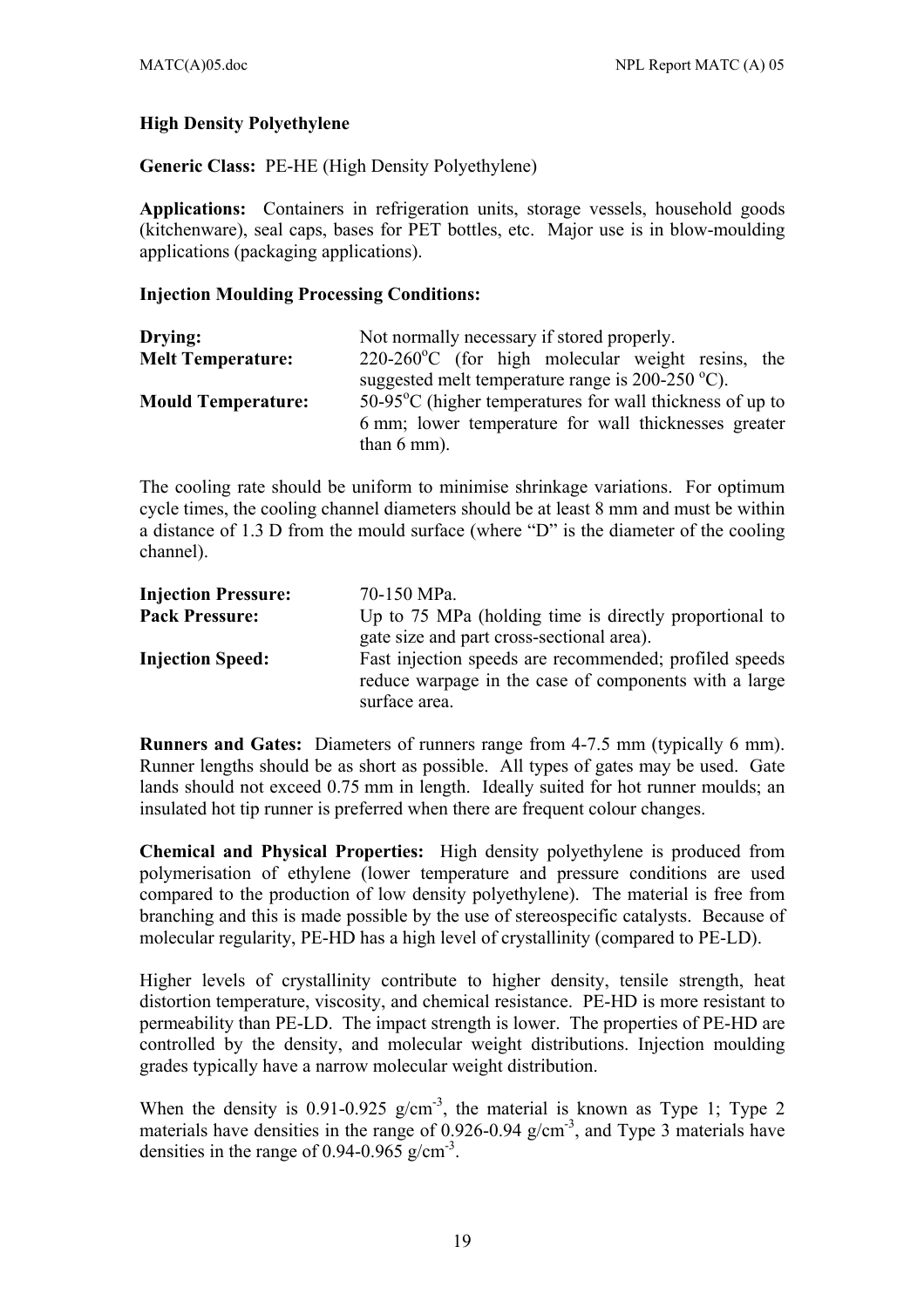The material flows easily and the MFR ranges from 0.1-28. Higher molecular weights (lower MFR grades) have better impact resistance.

Being a semicrystalline material, the moulding shrinkages are high (order of 0.015- 0.04 mm/mm or 1.5-4%). This is dependent on the degree of orientation and level of crystallinity in the part (which in turn are dependent on processing conditions and part design).

PE is susceptible to environmental stress cracking, which can be minimised by reducing internal stresses by proper design and using the lowest MFR material at a particular density level. PE-HD is soluble in hydrocarbons at temperatures greater than  $60^{\circ}$ C, but resistance to these materials is greater than that for PE-LD.

**Environments likely to cause ESC (HDPE) include:** Amyl acetate, Amyl chloride; Chloroform, Cyclohexanone; Toluene.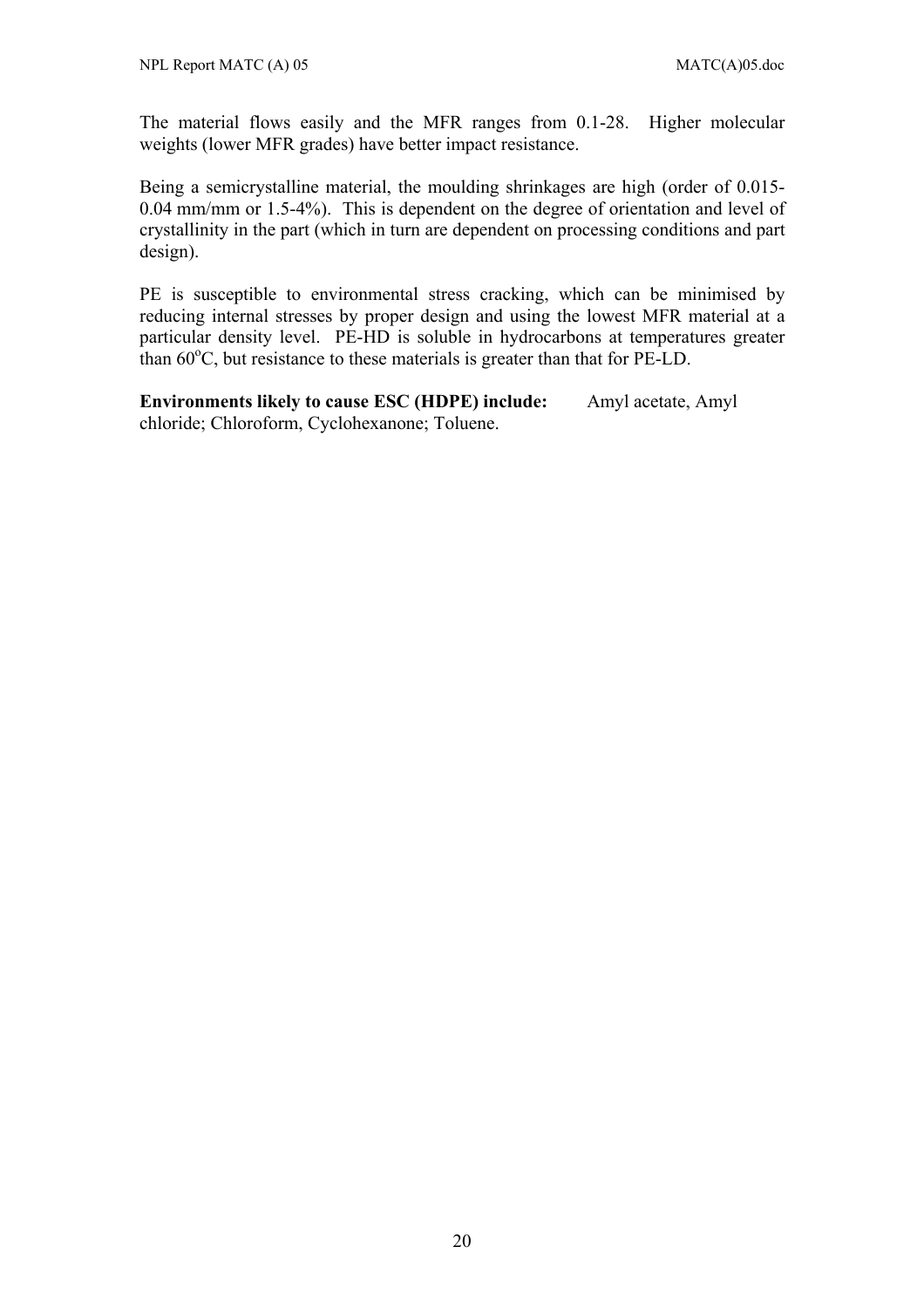#### **PMMA**

**Generic Class:** PMMA (Polymethyl methacrylate).

**Applications:** Automotive (signal light devices, instrument panels, etc), medical (blood cuvettes, etc), industrial (video discs, lighting diffusers, display shelving, etc), consumer (drinking tumblers, stationery accessories, etc).

#### **Injection Moulding Processing Conditions:**

| Drying:                   | PMMA is hygroscopic and must be dried prior to      |  |
|---------------------------|-----------------------------------------------------|--|
|                           | moulding. Drying at $90^{\circ}$ C for 2-4 hours is |  |
|                           | recommended.                                        |  |
| <b>Melt Temperature:</b>  | $240 - 270$ °C.                                     |  |
| <b>Mould Temperature:</b> | $35-70$ °C.                                         |  |
| <b>Injection Speed:</b>   | Moderate.                                           |  |

**Chemical and Physical Properties:** Pellets for injection moulding are made either by bulk polymerisation of methyl methacrylate followed by extrusion and pelletisation or by polymerisation in an extruder. Formulations vary by molecular weight and physical properties such as flow rate, heat resistance, and toughness. Higher molecular weight grades are tougher than lower molecular weight grades. High flow formulations are generally preferred for moulding.

Heat deflection temperature under load varies from  $75^{\circ}$ C for high flow materials to 100°C for low flow (high molecular weight) materials.

PMMA has excellent optical properties and weatherability. The white light transmittance is as high as 92%. Moulded parts can have very low birefringence which makes it ideally suited as a material for video discs.

PMMA exhibits room temperature creep. The initial tensile strength is high but under long term, high stress loading, it exhibits stress craze. Impact strength is good but it does show some notch sensitivity.

**Environments likely to cause ESC include:** Methacrylate; Ethyl Acetate; Aniline; Chloroform; Methylethylketone; 1,1,1 Trichloroethane; Tolulene; Acetone; Propanol/Toluene 3:1; Propanol/Toluene 10:1; Diethylether; Butyl Acetate; Ethylamine; Methanol; Amylacetate; Cyclohexanone.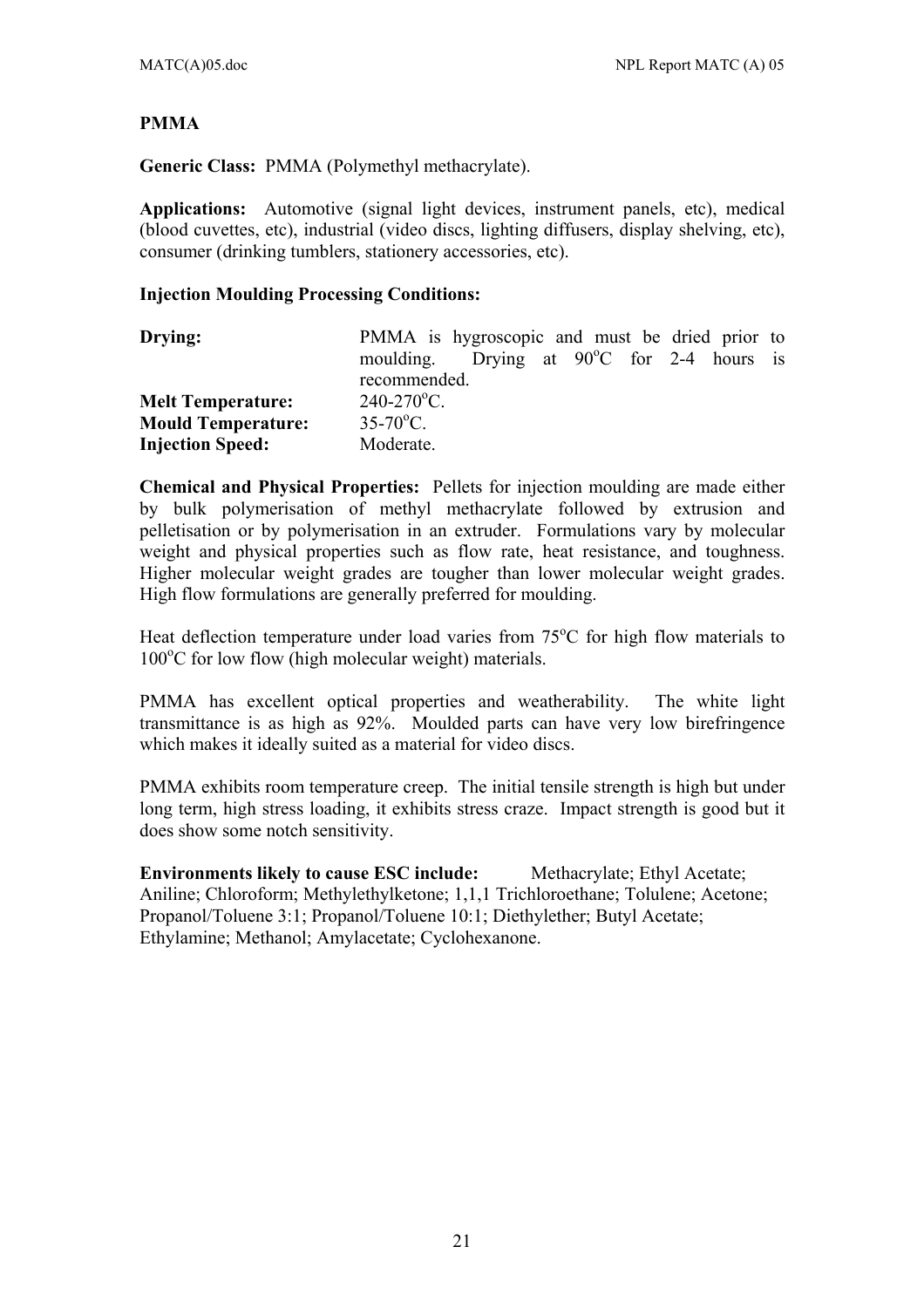#### **POM**

**Generic Class:** POM (Polyacetal or Polyoxymethylene)

**Applications:** Acetals have a low coefficient of friction and good dimensional stability. This makes it ideal for use in gears and bearings. Due to its high temperature resistance, it is used in plumbing (valve and pump housings), and lawn equipment.

#### **Injection Moulding Processing Conditions:**

| Drying:                    | Not usually required but resin should be stored in a dry<br>atmosphere.                                                        |
|----------------------------|--------------------------------------------------------------------------------------------------------------------------------|
| <b>Melt Temperature:</b>   | 190-230 $\degree$ C for homopolymer; 190-210 for copolymer.                                                                    |
| <b>Mould Temperature:</b>  | $80-105\degree$ C (higher mould temperatures are preferred for<br>precision moulding which reduce post-moulding<br>shrinkage). |
| <b>Injection Pressure:</b> | 70-120 MPa.                                                                                                                    |
| <b>Injection Rate:</b>     | Medium - High.                                                                                                                 |

**Runners and Gates:** Any type of gate may be used. When using tunnel gates, the short type is preferred. Insulated, hot tip runners are preferred for homopolymers; both internally and externally heated hot runners may be used in the case of copolymers.

**Chemical and Physical Properties:** Acetals are tough, resilient materials and exhibit good creep resistance, dimensional stability, and impact resistance even at low temperatures. Acetal resins are either homopolymers or copolymers. Homopolymers have better tensile strength, fatigue resistance and hardness but are difficult to process. Copolymers have better thermal stability, chemical resistance and processibility. Both homopolymers and copolymers are crystalline and have low moisture absorption.

Copolymers may be used continuously at air temperatures up to  $100^{\circ}$ C; homopolymers have slightly higher temperature resistance. Many grades of acetal resins are available, tailored to different applications.

High crystallinity levels of acetals lead to relatively high shrinkage levels of 0.02- 0.035 mm/mm. Differential shrinkage is observed with reinforced grades.

**Environments likely to cause ESC include:** Oleic Acid; Hydrochloric acid; Nitric acid.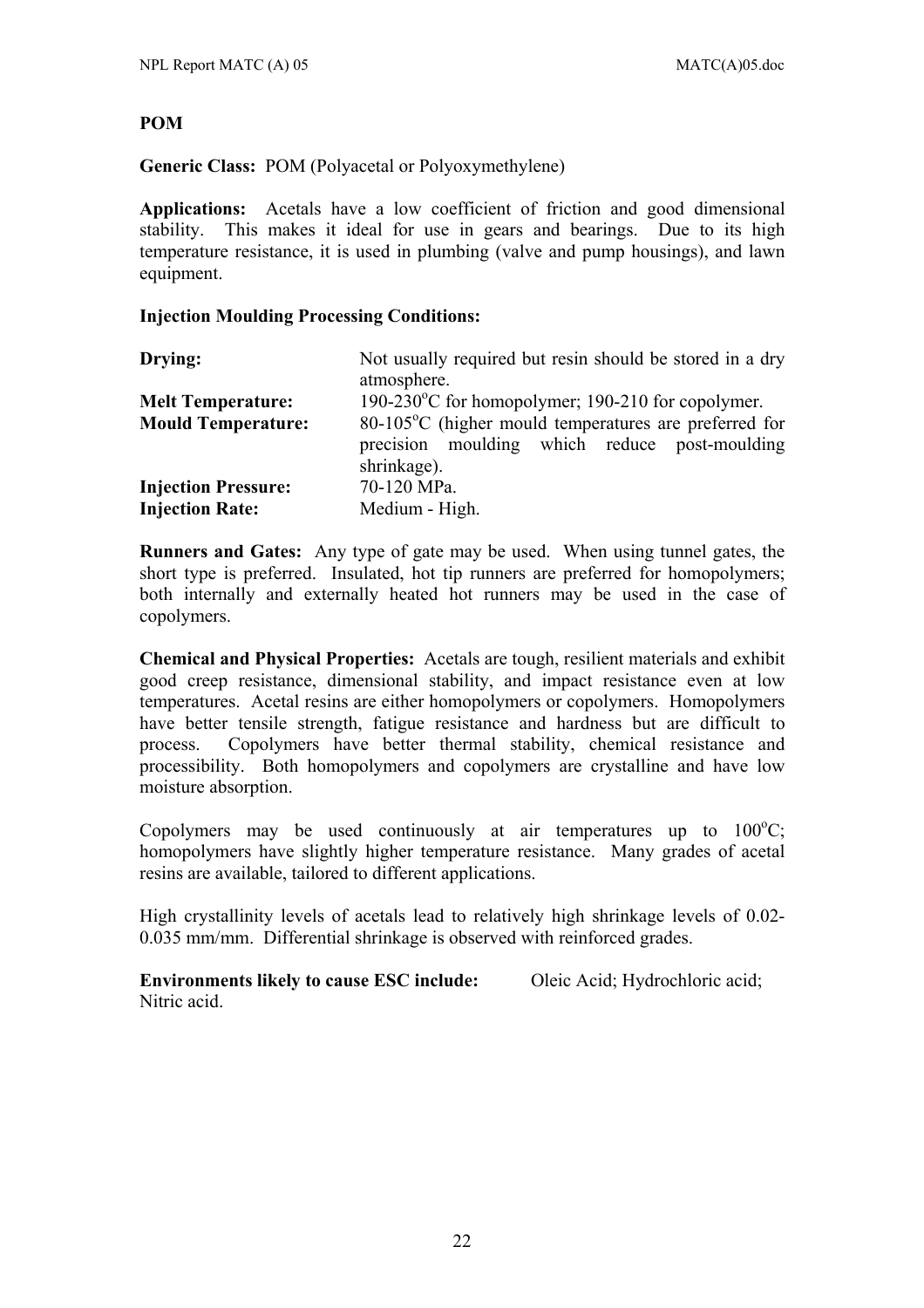#### **PP**

**Generic Class:** PP (Polypropylene).

**Applications:** Automotive (mostly mineral-filled PP is used: dashboard components, ductwork, fans, and some under-hood components), appliances (doorliners for dishwashers, ductwork for dryers, wash racks and lids for clothes washers, refrigerator liners, etc), consumer products (lawn/garden furniture, components of lawn mowers, sprinklers, etc).

#### **Injection Moulding Processing Conditions:**

| Drying:                    | Not normally necessary if proper storage is used.                           |
|----------------------------|-----------------------------------------------------------------------------|
| <b>Melt Temperature:</b>   | 220-275 <sup>°</sup> C (not to exceed 275 <sup>°</sup> C).                  |
| <b>Mould Temperature:</b>  | 40-80 $^{\circ}$ C (suggested: 50 $^{\circ}$ C). The crystallinity level is |
|                            | determined by the mould temperature.                                        |
| <b>Injection Pressure:</b> | Up to 180 MPa.                                                              |
| <b>Packing Pressure:</b>   | 60-80% of injection pressure (up to 150 MPa).                               |

**Injection Speed:** Typically, fast injection speeds are used to minimise internal stresses; if surface defects occur, slow speed moulding at a higher temperature is preferred. Machines capable of providing profiled speed is highly recommended.

**Runners and Gates:** In the case of cold runners, typical diameters range from 4- 7 mm. Full round sprues and runners are recommended. All types of gates can be used. Typical pin gate diameters range from 1-1.5 mm, but diameters as low as 0.7 mm may be used. In case of edge gating, the minimum gate depth should behalf the wall thickness and the width should be at least double the thickness. Hot runners can readily be used for moulding PP.

**Chemical and Physical Properties:** PP is produced by the polymerisation of propylene using stereospecific catalysts. Mainly, isotactic PP is produced (the methyl groups lie on one side of the carbon chain). This linear plastic is semicrystalline because of ordered molecular structure. It is stiffer than PE and has a higher melting point. The PP homopolymer becomes very brittle at temperatures higher than 0°C and for this reason, many commercially available grades are random copolymers with 1- 4% ethylene or block copolymers with higher ethylene content. Copolymers have a lower heat distortion temperature (approximately 100 °C), less clarity, gloss, and rigidity, but greater impact strength. The material becomes tougher as the ratio of ethylene increases. The Vicat softening point is approximately 150°C. Because of high levels of crystallinity, the surface hardness and scratch resistance is higher for these materials.

PP does not have environmental stress cracking problems. PP is usually modified by addition of glass fibres, mineral fillers, or thermoplastic rubbers. The MFR of PP ranges from 1 to 40; lower MFR materials have better impact strength but lower tensile strength. The copolymer is tougher than the homopolymer of the same MFR. The viscosity is more shear and temperature sensitive than PE.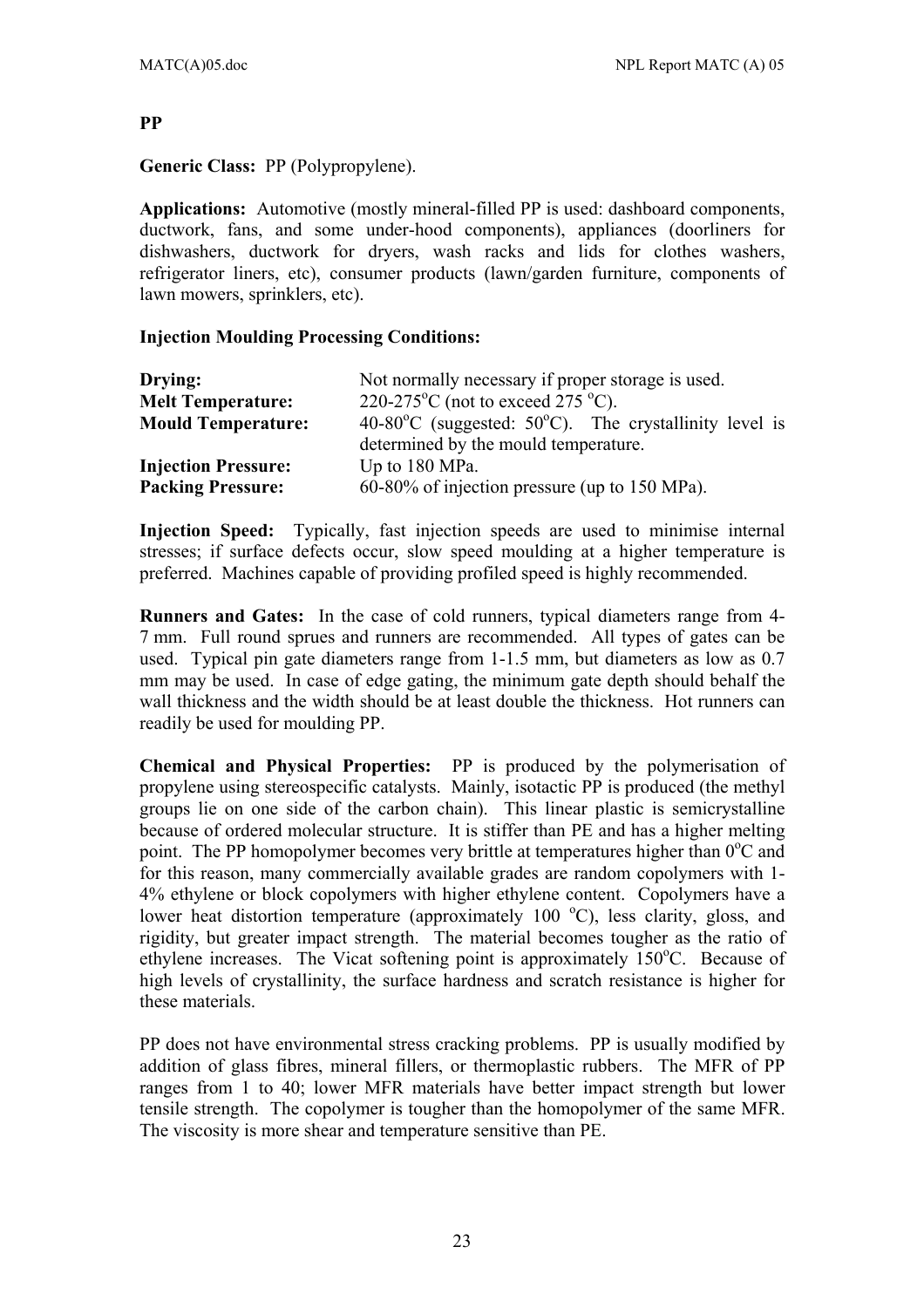Due to crystallinity, the shrinkage is relatively high (order of 0.019-0.025 mm/mm or 1.8-2.5%). The shrinkage is more uniform than PE-HD (the difference in flow and cross-flow shrinkage is typically less than 0.2%). Addition of 30% glass reduces the shrinkage to approximately 0.7%.

Both homopolymer and copolymer PP offer excellent resistance to moisture and good chemical resistance to acids, alkalis, and solvents. However, it is not resistant to aromatic hydrocarbons such as benzene, and chlorinated hydrocarbons such as carbon tetrachloride. It is not as resistant to oxidation at high temperatures as PE.

### **Environments likely to cause ESC include:** Amyl Chloride; Butyl

Acetate; Chloroform, Toluene.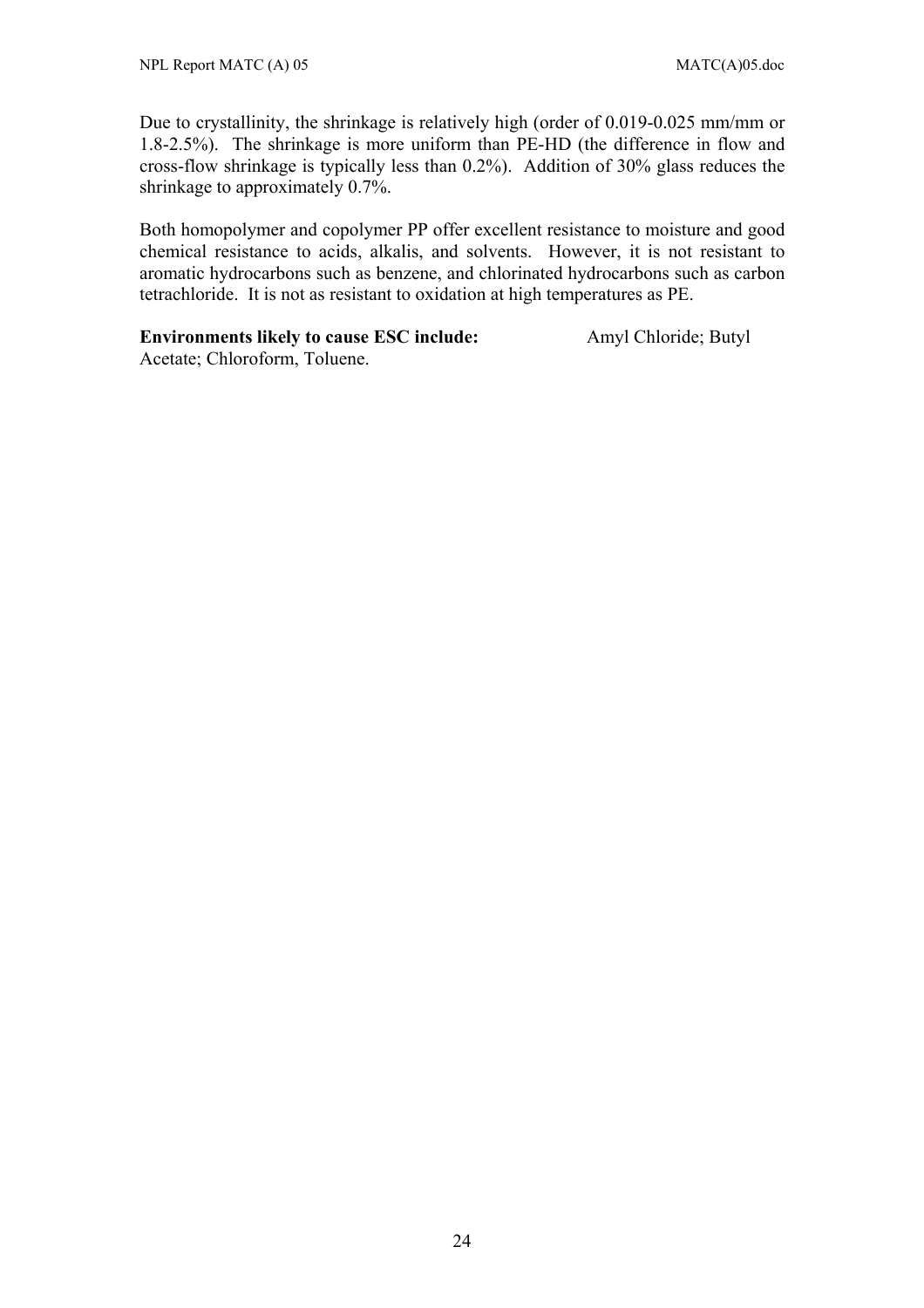### **NORYL**

**General Class:** PPE/PPO (Polyphenylene Ether Blends).

**Applications:** Household appliances (dishwasher, washing machine, etc), electrical applications such as control housings, fibre-optic connectors, etc.

#### **Injection Moulding Processing Conditions:**

| Drying:                    | Recommend drying before moulding for approximately 2-        |
|----------------------------|--------------------------------------------------------------|
|                            | 4 hours at 100°C. PPOs have low levels of moisture           |
|                            | absorption can typically be moulded as received.             |
| <b>Melt Temperature:</b>   | $240-320$ °C (higher ranges for resins with higher levels of |
|                            | $PPO$ ).                                                     |
| <b>Mould Temperature:</b>  | $60-105$ °C.                                                 |
| <b>Injection Pressure:</b> | 60-150 MPa.                                                  |

**Runners and Gates:** PPO is poly(2,6 dimethyl p-phenylene) oxide. The ether linkages offer easier processibility. Copolymers are referred to as PPEs (Polyphenylene Ethers). Typically, the commercially available PPOs (PPEs) are blended with other thermoplastic materials such as PS (or HIPS), Nylon, etc. These blends are still referred to as PPOs or PPEs.

The blends offer superior processibility compared to pure PPOs. Their viscosities are lower. A range of properties can be obtained depending on the ratios of PPO and PS. Blends with nylons offer improved chemical resistance and perform well at high temperatures. The water absorption is low and the moulded products have excellent dimensional stability.

Blends with PS are amorphous whereas blends with Nylons are crystalline. The addition of glass fibres reduces shrinkage levels to 0.2%. These materials have excellent dielectric properties and a low coefficient of thermal expansion. The viscosity level depends on the ratio of the components in the blend; higher PPO levels increase the viscosity.

**Environments likely to cause ESC include:** Cyclohexane; Ethyl Acetate; Tolulene; Oleic Acid; Methylethylketone; Methacrylate; Dekalin; Petroleum Spirit; Chloroform; Amylacetate; Acetone; Trimethylpentane/Toluene 7:3; Trimethylpentane/Toluene 5:5; 2,2,4 Trimethylpentane; 2 Ethyl Hexanol.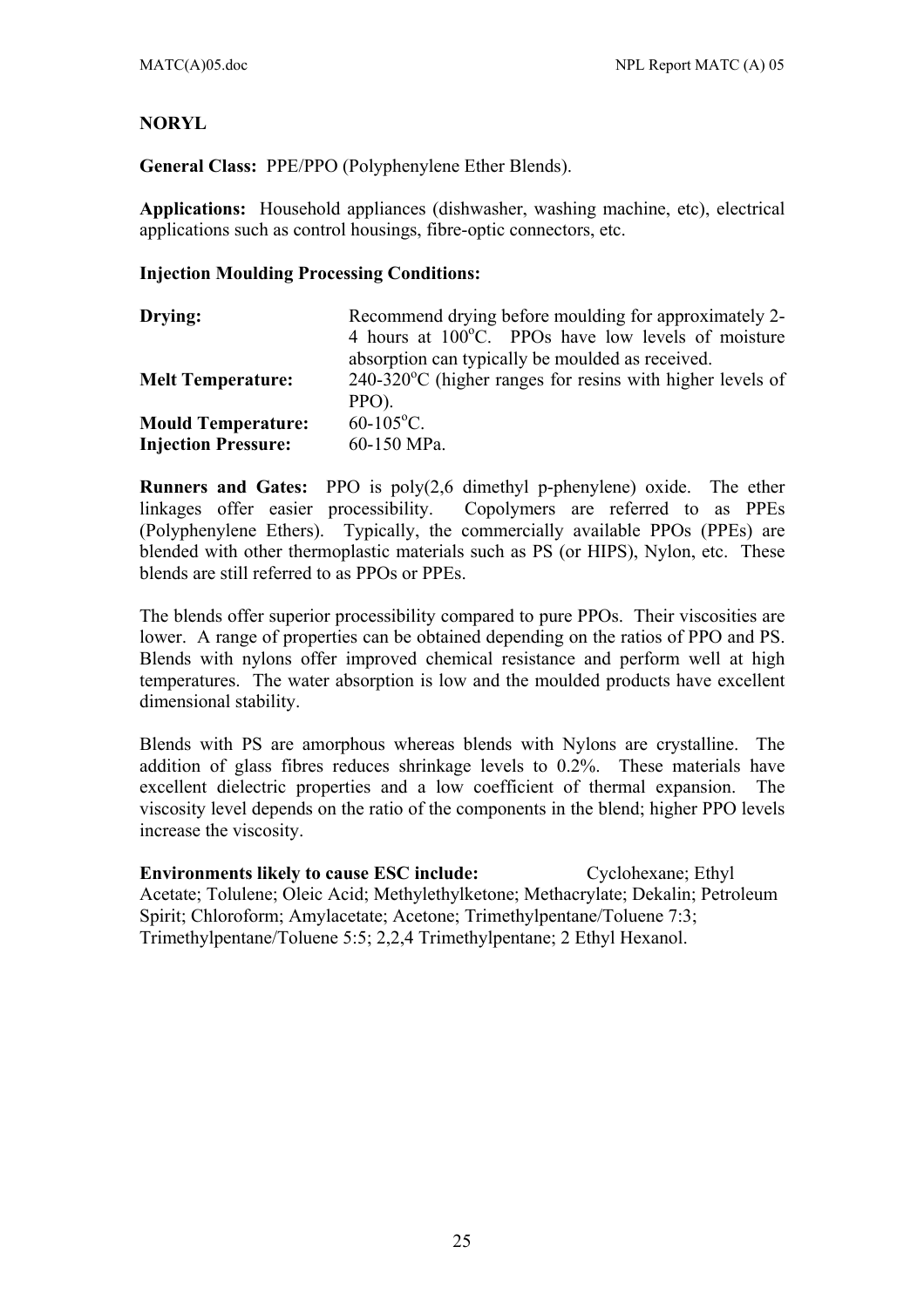#### **PS**

#### **Generic Class:** PS (Polystyrene)

**Applications:** Packaging, housewares (tableware, trays, etc), electrical (transparent housings, light diffusers, insulating film).

#### **Injection Moulding Processing Conditions:**

| Drying:                                               | Not usually required unless stored improperly. If drying<br>is needed, the recommended conditions are 2-3 hours at<br>$80^{\circ}$ C. |
|-------------------------------------------------------|---------------------------------------------------------------------------------------------------------------------------------------|
| <b>Melt Temperature:</b>                              | 180-280 °C (upper limit is $250$ °C for flame retardant<br>grades).                                                                   |
| <b>Mould Temperature:</b>                             | $-7$ - $70^{\circ}$ C (lower temperatures are typically used for thin<br>wall components); Suggested: $40-50^{\circ}$ C.              |
| <b>Injection Pressure:</b><br><b>Injection Speed:</b> | 20-60 MPa.<br>Fast speeds are recommended.                                                                                            |

**Runners and Gates:** All types of conventional gates may be used.

**Chemical and Physical Properties:** General-purpose PS is produced by the polymerisation of styrene. Most commercial grades are clear, amorphous polymers. PS offers excellent dimensional and thermal stability, optical clarity, and very little tendency to absorb moisture. It has good dielectric properties. It is resistant to water and dilute inorganic acids, but is attacked by strong oxidising acids such as concentrated sulphuric acid, and is swollen by some organic solvents.

Processing shrinkage is typically between 0.4-0.7%.

**Environments likely to cause ESC include:** Trimethylpentane/Toluene 5:5; Nitric Acid 1M; Diethylether; Dekalin; Cyclohexane; Chloroform; Butyl Acetate; Trimethylpentane/Toluene 7:3; Methacrylate; 1,1,1 Trichloroethane; 1,2 Dichloroethane; Propanol/Toluene 3:1; Tolulene; Sebacic Acid; Ethyl Acetate; Aniline; Acetone; N Hexane; Methylethylketone; Propanol/Toluene 10:1; Petroleum Spirit; Amylacetate; 2 Ethyl Hexanol; 2,2,4 Trimethylpentane; Butanol.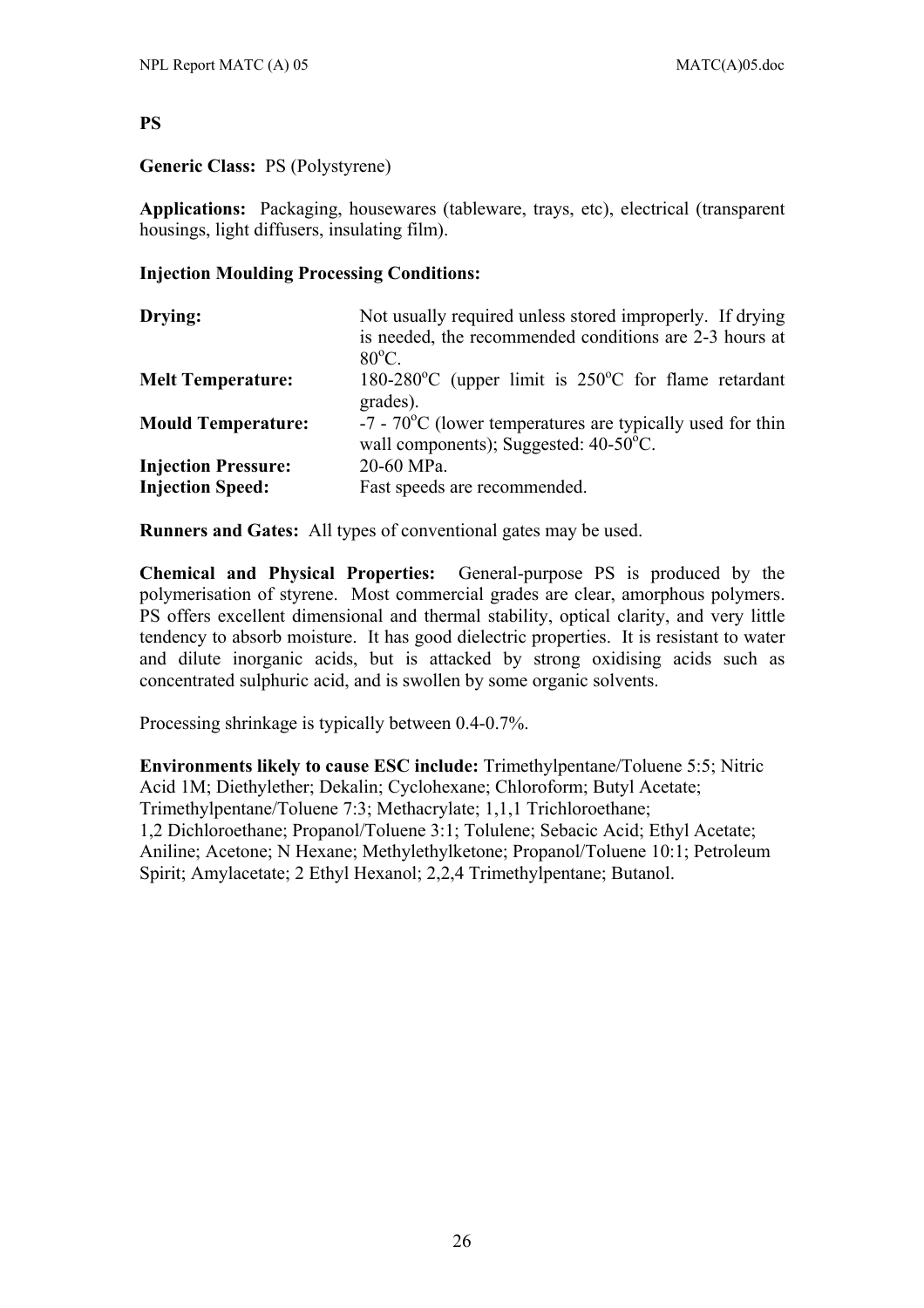#### **PVC**

**Generic Class:** PVC (Polyvinyl Chloride).

**Applications:** Water distribution piping, home plumbing, house siding, business machine housings, electronics packaging, medical apparatus, packaging for foodstuffs, etc.

#### **Injection Moulding Processing Conditions:**

| Drying:                    | Not usually necessary as PVC absorbs very little water. |
|----------------------------|---------------------------------------------------------|
| <b>Melt Temperature:</b>   | 185-205 °C.                                             |
| <b>Mould Temperature:</b>  | $30-50$ °C.                                             |
| <b>Injection Pressure:</b> | Up to 150 MPa.                                          |
| <b>Packing Pressure:</b>   | Up to 100 MPa.                                          |
| <b>Injection Speed:</b>    | Relatively slow, to avoid material degradation.         |

**Runners and Gates:** All conventional gate types may be used; pinpoint and submarine gates are used for moulding small components and fan gates are typically used for thick sections. The minimum diameter of pinpoint or submarine gates should be 1 mm and the thickness of fan gates should not be less than 1 mm.

Sprues should be as short as possible; typical runner sizes are 6-10 mm and should have a full round cross-section. Insulated hot runners and certain types of hot sprue bushings may be used with PVC.

**Chemical and Physical Properties:** Rigid (unplasticised) PVC is one of the most widely used plastic materials. It is produced from sodium chloride and natural gas. The repeat chemical structure is vinyl chloride. Additives are mixed with PVC to make it processible. PVC resins produced by suspension or mass polymerisation techniques are the major types used for melt processing. PVC is substantially an amorphous amorphous material.

Some of the additives used include stabilizers, lubricants, processing aids, pigments, impact modifiers, and fillers. Some features of PVC include low combustibility, toughness (designed to be virtually unbreakable), good weatherability (including good colour and impact retention, and no loss in stiffness), and excellent dimensional stability. PVC is highly resistant to oxidizing and reducing agents, and strong acids. However, unplasticised PVC is not recommended for environmental and continuous use above 60 C. It is not resistant to concentrated oxidizing acids such as sulphuric or nitric acid and is unsuitable for use with aromatic and chlorinated hydrocarbons.

It is very important to process the material at the correct melt temperature; otherwise severe problems from decomposition (which produces hydrochloric acid which in turn accelerates decomposition) could result.

PVC is a relatively stiff flow material and has a narrow processing range. The molecular weight determines the flow characteristics. Higher molecular weight materials are more difficult to process (this could be modified by addition of